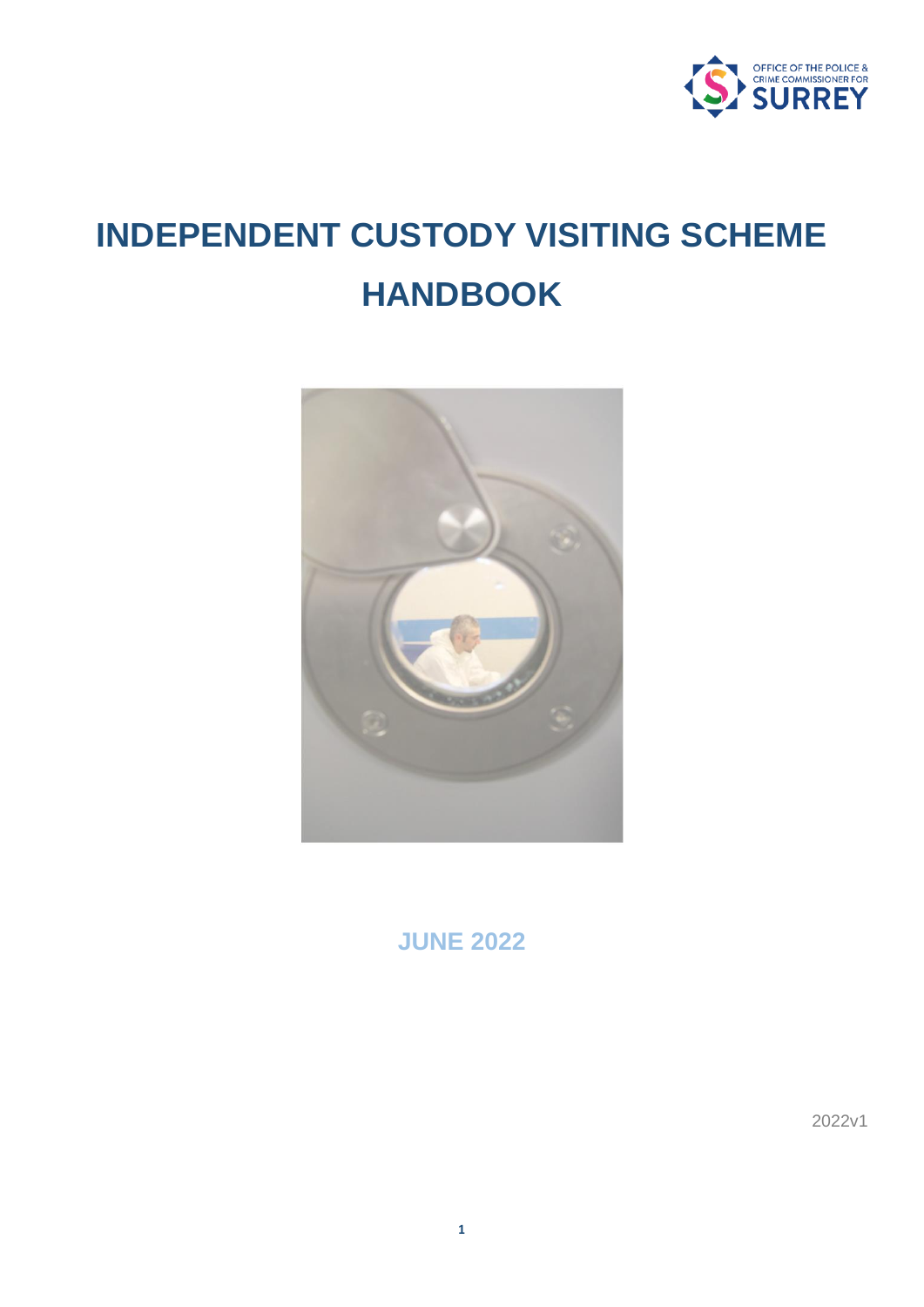

### **WELCOME**

Welcome to the Handbook for the Surrey Independent Custody Visiting Scheme. The ICV scheme is a well-established system whereby volunteers attend Surrey Police Custody Suites on a random, unannounced basis to check on the treatment of detainees and the conditions in which they are held.

Custody Visiting, formerly known as Lay Visiting, came about as a result of Lord Scarman's inquiry into the civil unrest in several large cities in the UK in 1981. Lord Scarman recommended that in order to promote public confidence in policing, a system should be developed whereby policing activity should be made more publicly accessible, easily scrutinised and subject to greater questioning and comment. Custody Visiting was one measure introduced as a result of this. The first Visiting Schemes began to be set up in 1983 and the Surrey Scheme was established in 1987,

The Police Reform Act of 2002 placed Custody Visiting on a statutory basis and required the Home Secretary to issue a Code of **Practice** 

This Handbook contains revised guidelines as to how Independent Custody Visiting should be carried out, the recommended procedures for recruiting and managing Independent Custody Visitors (ICVs), guidelines for all Independent Custody Visitors depending on their role in the panel and other useful information. Please familiarise yourself with the contents of this Handbook and ask if you have any queries or require further clarification.

The guidelines have been reviewed in the light of information from:

- The Home Office:
- The Association of Police and Crime Commissioners (APCC);
- The Independent Custody Visiting Association (ICVA);

#### Legislation such as:

- The Human Rights Act (1998);
- The Police and Criminal Evidence Act (PACE) Code C

We hope that this Handbook will be of use to Independent Custody Visitors as well as to others connected with the Independent Custody Visiting Scheme, and that you will find all the information you need in order to carry out your role.

You will find that your Panel will be able to give you valuable guidance and support.

Please also check out the password protected Independent Custody Visitor area on the OPCC website www.surrey-pcc.gov.uk/icv for other information, relevant to the effective performance of your role.

If you have suggestions about further information that would be useful, or if you have questions about anything in these guidelines, please do not hesitate to get in touch with the ICV Scheme Manager.

#### Erika Dallinger

ICV Scheme Manager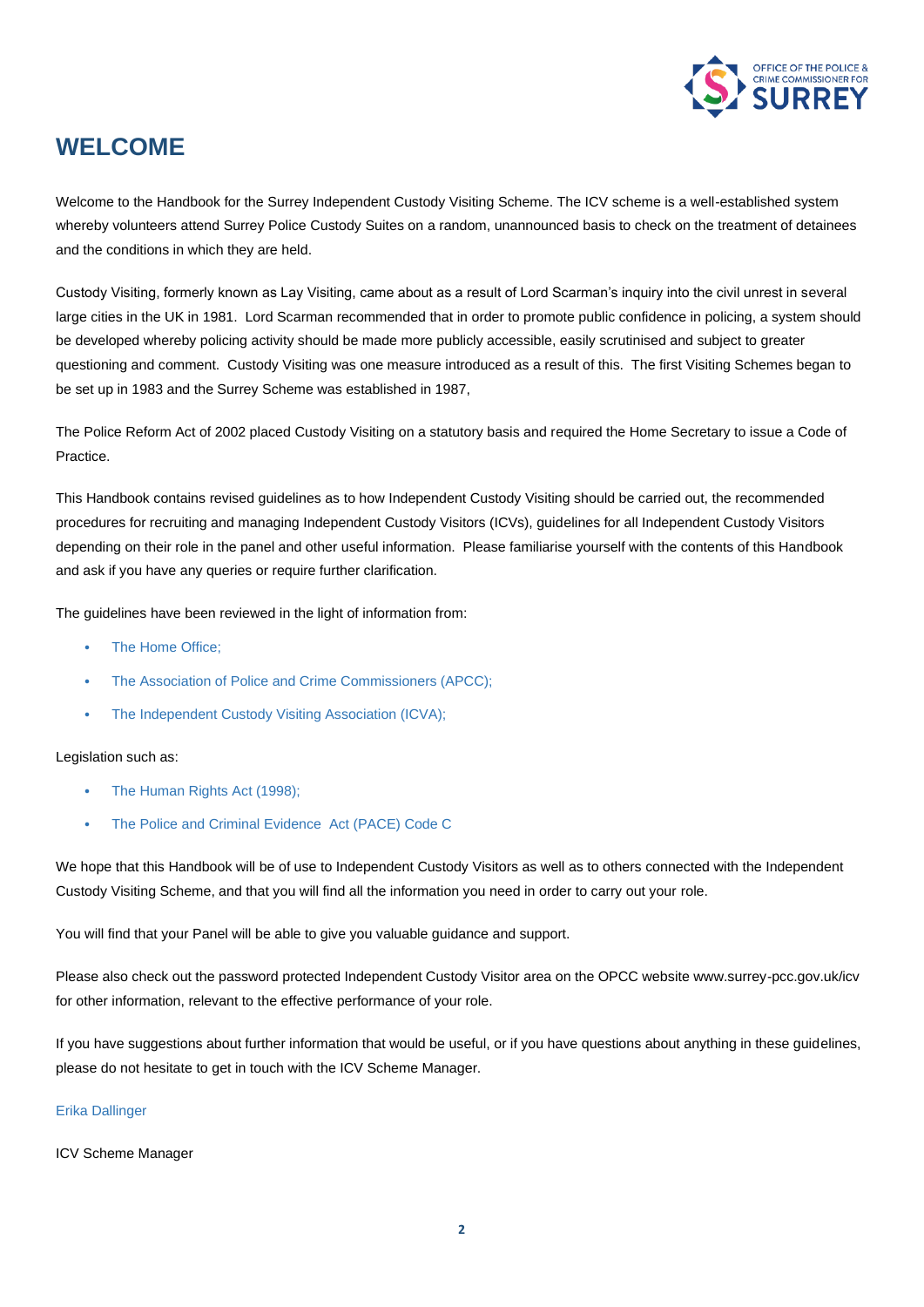



### **CONTENTS**

| **04** | Introduction & Background

| **05** | Recruitment, Selection & Retention

> | **07** | **Training**

| **08** | Visiting Procedures in Custody

| **14** | Central Administrative Arrangements

| **15** | Complaints Procedures

> | **16** | Support for ICVs

| **17** | Health & Safety

> | **19** | Appendices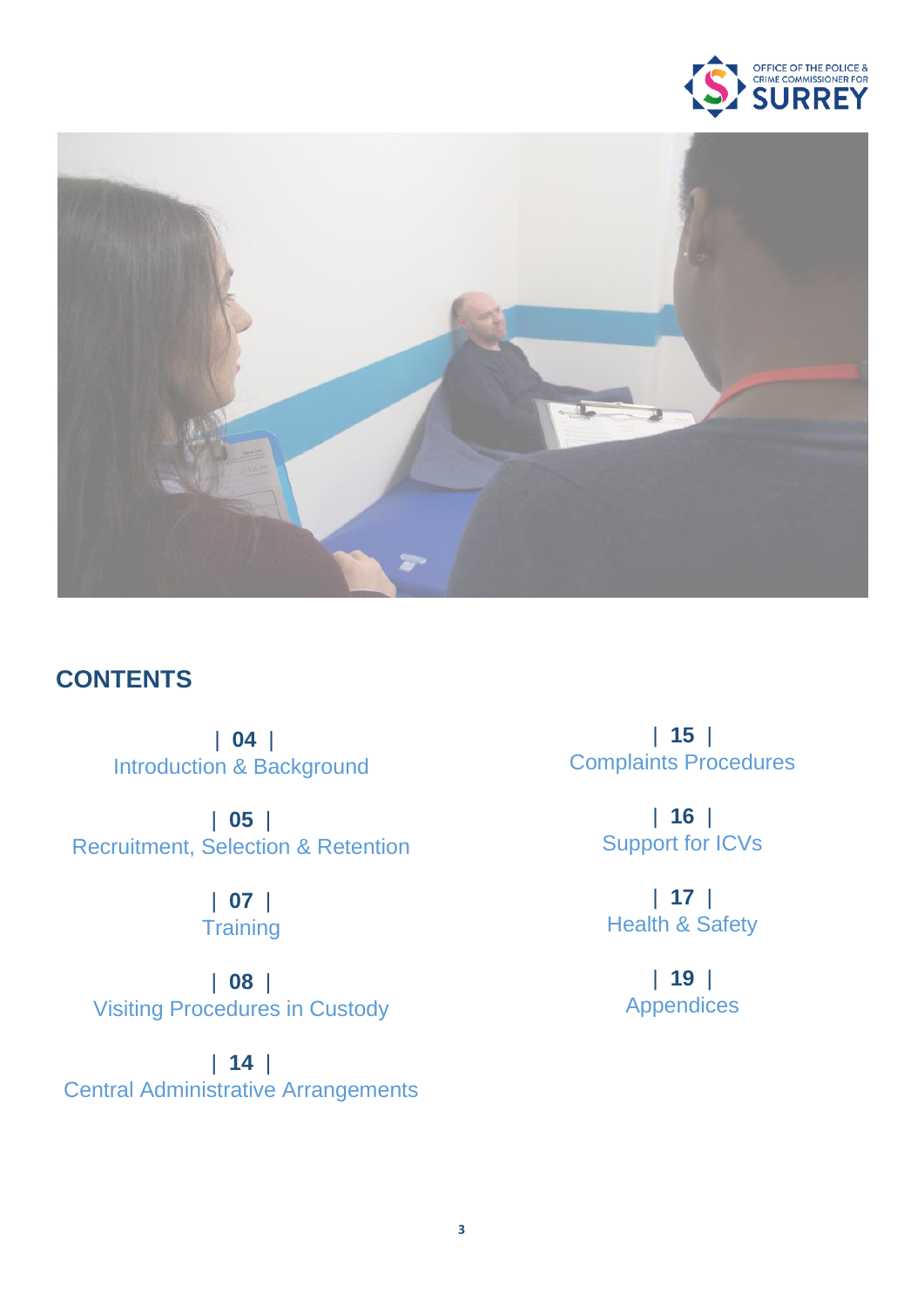

### **1.** Introduction & Background

The Office of the Police and Crime Commissioner for Surrey (OPCCS), like all other OPCCs in England and Wales, has a duty to implement and co-ordinate an Independent Custody Visiting Scheme. The primary purpose of the Scheme is to provide independent scrutiny of Surrey Police to ensure that detainees in custody are being treated fairly and in accordance with Code C of the 1984 Police and Criminal Evidence Act (PACE). The full version of the Act can be found at

[http://police.homeoffice.gov.uk.](http://police.homeoffice.gov.uk/) The Police Reform Act 2002 (Paragraph 51) places a statutory obligation on OPCCs in England and Wales to have in place an effective independent custody visiting scheme. The Home Office issues a Code of Practice governing Custody Visiting. Please refer to Appendix A for further details.

- The purpose of this Handbook is to provide the context of Independent Custody Visiting and the procedures that are involved in the process for Surrey.
- Surrey Police currently has three full-time custody centres in the county: Guildford, Salfords (near to Reigate) and Staines. There is an additional suite at Woking police station, which is no longer used as it doesn't not meet HMRC requirements but is used as a training facility.
- Independent Custody Visitors (ICVs) are volunteers and are members of the local community who visit police custody centres to observe, comment and report on the conditions under which persons are detained. All visits are carried out in pairs, and are always unannounced at any time of the day or night.
- The Office of the Police and Crime Commissioner for Surrey is responsible for organising and overseeing the delivery of custody visiting in Surrey. It will keep the arrangements under review and revise them as it sees fit and in accordance with any changes made to the Code of Practice and National Standards. Central administration of the Scheme will be the responsibility of the Scheme Manager, supported as necessary by other personnel.
- An essential purpose of independent custody visiting is to strengthen public confidence in procedures within custody. Raising awareness is also vital to supporting effective recruitment of independent custody visitors.
- The Scheme will be reviewed annually and renewed on a three-yearly basis, and is written with regard to the Independent Custody Visiting Association's (ICVA) National Standards on Independent Custody Visiting, and the Home Office's Code of Practice on Independent Custody Visiting. Both the National Standards and Code of Practice can be found on the ICVA website at [www.icva.org.uk](http://www.icva.org.uk/)
- The ICV Scheme is a very important statutory duty of the OPCCS. It focuses primarily on detainee welfare and conditions in custody. Custody Visitors have stated that they are made welcome and their position is valued and respected by custody staff. Custody Visitors find visiting a positive experience as it provides independent and impartial scrutiny of the police service, which increases public confidence. The OPCCS appreciates the commitment and dedication of the three ICV panels as they carry out their duties on behalf of the community. The structure of the Surrey scheme, under the leadership of the PCC is detailed below:

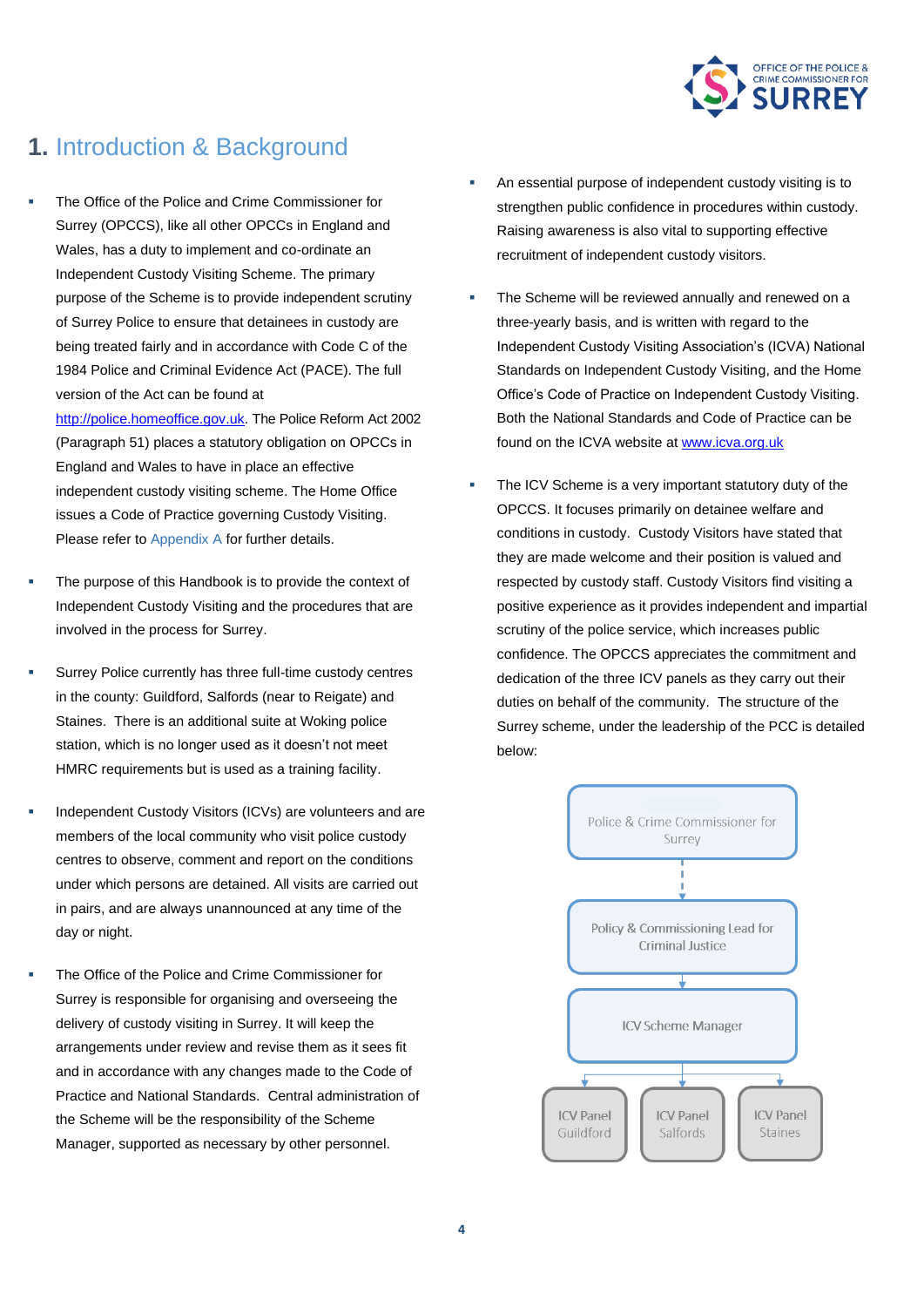

## **2.** Recruitment, Selection and Retention

#### **2.1 RECRUITMENT**

- The commitment to diversity is demonstrated in the Office of the Police and Crime Commissioner for Surrey's recruitment process for Independent Custody Visitors. The OPCCS places equality at the centre of its work when forming policy or strategy, providing a service, consulting with the public or employing people.
- Recruitment for Independent Custody Visitors is open, nondiscriminatory and well publicised. The OPCCS aims to provide a suitable balance for ICV Panels in terms of factors such as age (18+), gender and ethnicity. This inclusive approach will also extend to those with disabilities and those who do not have English as their first language. Whilst every reasonable effort will be made to accommodate applicants in these categories where they are considered suitable candidates, it should be noted that all ICVs must be able to evacuate the custody area quickly should the need arise and an individual risk assessment might have to be completed in some circumstances. Prospective visitors should be independent persons of good character who are able to make informed judgements in which the community can have confidence.
- Where an applicant has convictions (whether spent or unspent) for criminal offences, or has received formal caution, warning or reprimand, or has failed to disclose any such finding, the specific circumstances must be considered in assessing suitability to become an independent custody visitor. However, past offending is not an automatic barrier to joining the ICV Scheme.
- The ICV Scheme Manager will recruit, select and appoint Independent Custody Visitors. The ICV Scheme Manager will ensure that adequate numbers of independent custody visitors are available at all times. Panel Chairs and/or Vice Chairs are invited to attend the interviews and offer their advice.

#### **2.2 PUBLICITY**

The ICV Scheme Manager will ensure that vacancies are openly advertised, using means such as the Office of the Police and Crime Commissioner for Surrey website, local radio, press releases and social media. Information will be made as clear and accessible as possible

#### **2.3 APPLICATION PROCESS**

- An application pack will be sent to candidates by post or by e-mail. This will include general background information about independent custody visiting, a role description, a person specification and an application form including an equal opportunities monitoring form. The equal opportunities monitoring forms will help the ICV Scheme Manager to ascertain the demographics of applicants and where improvements could be made to ensure that applicants are representative of the local community. The information provided on equal opportunities monitoring forms is solely for monitoring purposes, and will not in any way form part of the selection process. All the information and blank application forms for completion will also be available and downloadable on the Office of the Police and Crime Commissioner for Surrey website.
- In appointing Independent Custody Visitors, care must be taken to avoid any potential conflict of interest. For example, serving police officers and other serving members of police or OPCC staff will be ineligible. The same will apply to special constables, justices of the peace and police volunteers. Where doubt exists over conflict of interest, potential conflicts will be further explored at interview and guidance sought from ICVA if necessary.

#### **2.4 INTERVIEWS**

Following the deadline for application forms, the ICV Scheme Manager will shortlist each application form received, using a scoring system, to determine candidates' suitability for the role on the basis of the person specification. Applicants who have been selected in the shortlist will then be invited to attend an interview.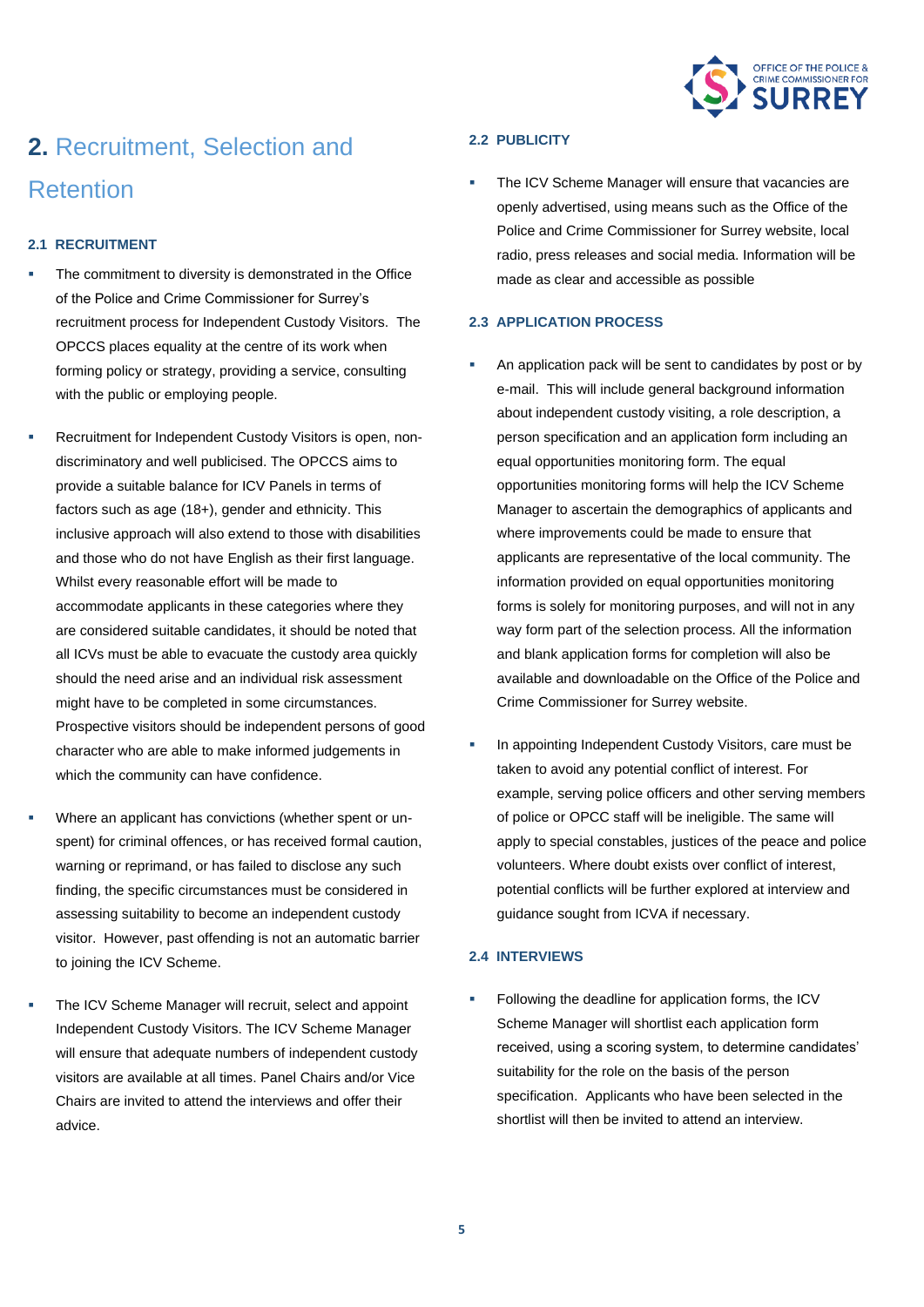

Interviews will be conducted by the ICV Scheme Manager (or another member of the OPCC staff) and the local Panel Chair, Vice or experienced ICV where possible. The interview panel will be a minimum of two people. An agreed list of questions will focus on the skills, values and experiences of the candidate and their ability to carry out the role effectively. A scoring system will be used by the selection panel for each interview in order to allow constructive feedback to be given following the process, both for suitable and unsuitable candidates. The selection panel will record the reasons for decisions about appointment and non-appointment. At all stages, unsuitable or unsuccessful applicants will be notified in writing.

#### **2.5 VETTING OF APPLICANTS**

▪ Following interview, all successful applicants will be required to undertake and successfully fulfil the Surrey Police vetting procedure. Appointment is subject to satisfactory vetting and references from 2 contacts.

#### **2.6 INITIAL INDUCTION TRAINING**

Successful candidates will be required to undertake the initial induction classroom based training session prior to a period of 'on the job' training. Full details are outlined in section 3 of this handbook.

#### **2.8 TENURE**

Once the initial classroom based training session has been completed, candidates will be formally appointed for a twelve-month probation period and the ICV will be asked to sign a Memorandum of Understanding (Appendix B), which summarises their agreed responsibilities and legitimate duties. During this time it is expected that the new ICV will complete all the training outlined on section 3. At the end of their training period, an Appointment Interview will be conducted by the ICV Scheme Manager. Subject to mutual agreement, the ICV will then be appointed for a term of three years or until their Surrey Police vetting expires (whichever is sooner).

After three years, a formal re-assessment will be carried out by the ICV Scheme Manager. The key factors in renewing appointments for a further term of three years will include satisfactory performance and re-vetting.

#### ▪ **2.9 IDENTIY CARDS**

It is the newly appointed ICVs responsibility to liaise with staff at Mount Brown in order to obtain the required ID card prior to their first visit. The ICV Scheme Manager will support them in this process. The ID card is to be carried at all times during custody visits but can be removed from sight during detainee interview.

#### **2.10 COMMUNICATION**

- In order for the Scheme to be effective, efficient communication is vital in ensuring that the process runs smoothly and that all parties involved are informed of custody-related matters.
- Independent Custody Visitors should generally liaise with their Panel Chair and/or the ICV Scheme Manager on local custody-related matters. The respective roles and responsibilities are summarised later.
- Appendices C sets out the details of the individual roles and responsibilities that contribute to the ICV process.

#### **2.11 LEAVING THE SCHEME**

Whilst Custody Visitors are asked to give as much notice as possible when retiring or resigning from the Scheme in order to allow for recruitment, it is recognised that this is not always possible.

#### **2.12 REQUESTS FOR REFERENCES**

References can be supplied by the ICV Scheme Manager upon request.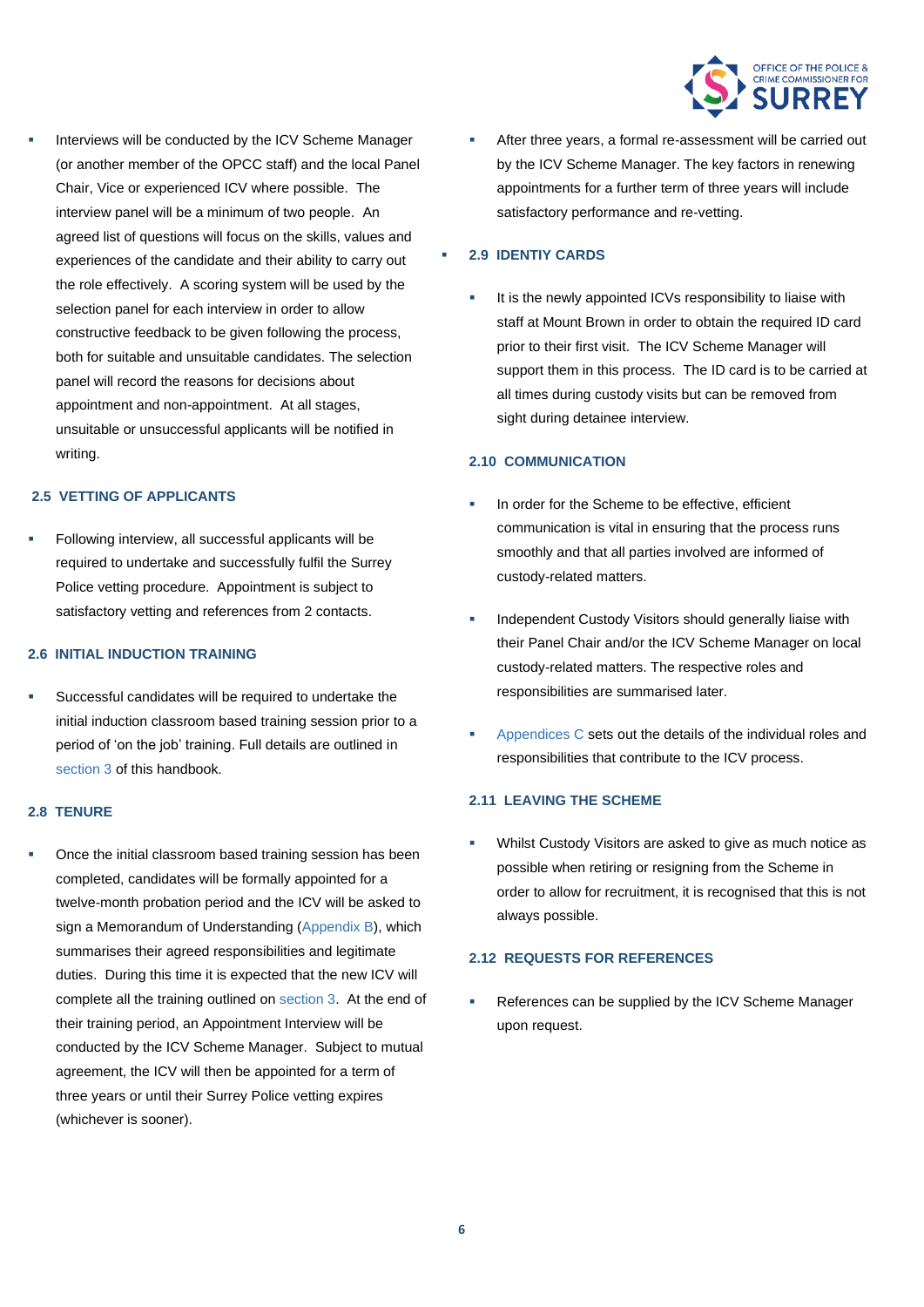

#### **2.13 APPROPRIATE ADULTS**

It is no longer possible to be both an AA and ICV and we will not recruit new ICVs who are AAs. If you decide whilst as an ICV you wish to become an AA, please contact the Scheme Manager immediately.

### **3.** Training

#### **3.1 INDUCTION TRAINING**

- Initial training for newly recruited ICVs is essential in providing them with the confidence and skills to successfully undertake custody visits and therefore the OPCC places a great emphasis on this.
- Following successful vetting, prior to their first actual custody visit, all new ICVs will be required to attend an interactive classroom based training day to help them further understand the role and procedures.
- Following this classroom based training, ICVs will undertake a 6-12 month period of "on the job" training and mentoring whilst on their probationary period. The probationary period will be based around the carrying out of visits in tandem with experienced colleagues. This will involve developing and consolidating skills at the custody centre, as well as discussing practical issues and difficulties after visits have been completed at local panel level.
- Each new ICV will be assigned a mentor. Each Mentor will be an existing, experienced ICV who is prepared to work alongside and invest time in the new ICV. It is anticipated that on the first 4 custody visits undertaken by the newly recruited ICV the mentor will also be present. This enables the recruit to be given a consistent training message and hopefully speed up the time it takes for them to be comfortable in the scheme and acting as an ICV.
- The initial training during the probationary period is expected to take between 6 to 12 months. The suggested training approach is detailed opposite, but can be adapted slightly (in liaison with the Scheme Manager) to meet each Panel and candidate's requirements.
- After the completion of their final training visit, the ICV will be invited to meet with the ICV Scheme Manager to discuss their training and experiences to date, prior to being officially appointed.
- Further refresher training sessions will be provided throughout their term as an ICV to ensure that they can carry out their duties as efficiently as possible.



\* Or other experienced ICV selected by the Panel Chair

▪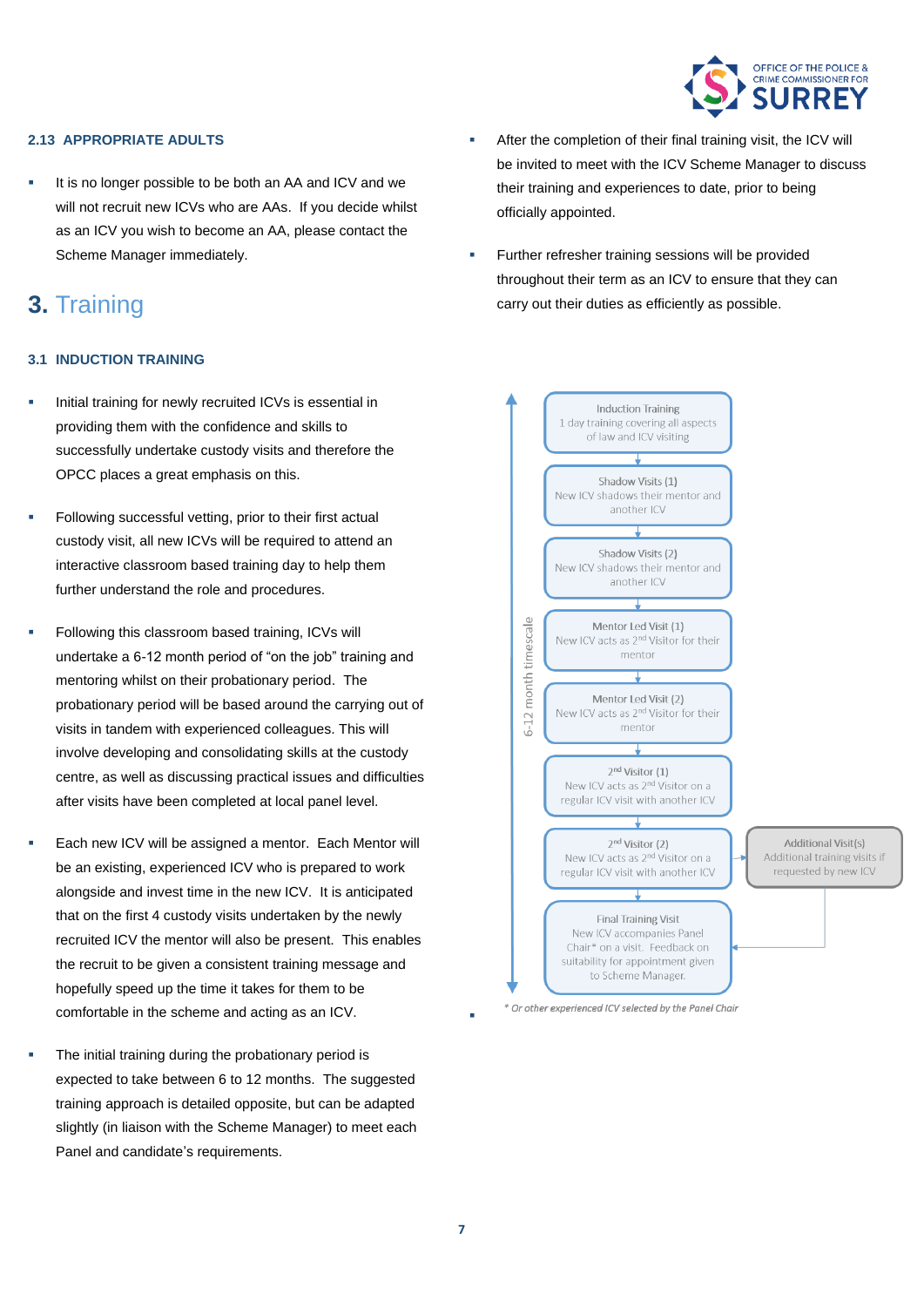

#### **3.2 REFRESHER TRAINING**

Under the Memorandum of Understanding (Appendix L), visitors will be required to attend at least one session of training per year to refresh and enhance their general skills and knowledge. At panel meetings there may also be specific training to address changing legal, procedural and Health and Safety requirements, developing best practice or practical issues emerging from the visiting process. Networking with members of the other visiting panels will also provide an opportunity to share information and experience. Opportunities will also be given for ICVs to attend national conferences where appropriate.

#### **3.3 TRAINING FOR PANEL CHAIRS, VICES AND COORDINATORS**

The ICV Scheme Manager will arrange training for new Panel office holders on request. This may include information on chairing meetings, taking minutes or other areas felt to be relevant.

#### **3.4 EVALUATING TRAINING**

Visitors in receipt of training will be required to complete an evaluation form focusing on the effectiveness and format of the course so that any necessary changes can be made to improve future delivery.

## **4.** Visiting Procedures in Custody

#### **4.1 FREQUENCY AND COVERAGE OF VISITS**

- Visits must be sufficiently regular to support the effectiveness of the system, but not so frequent as to unreasonably interfere with the work of the police. It has been agreed that custody visits will be organised to the custody centres at the minimum frequency set out below:
	- Guildford 1 visit weekly plus one out of hours visit monthly
	- Salfords 1 visit weekly plus one out of hours visit monthly
	- Staines 1 visit weekly plus one out of hours visit monthly

#### **4.2 CONDUCTING A VISIT**

- Custody visits are to be undertaken in pairs at all times. This allows for visitors to remain objective and make informed judgements in which the community can have confidence and which the police will accept as fair. No more than two visitors should normally attend at any one time (except when observation visits are taking place, in which case there will be no more than three visitors at any one time) as any more may place an excessive burden on custody staff. Visits should always be unannounced and should not develop a regular pattern.
- During a custody visit, each ICV will take on a slightly different role, one acts as Lead Visitor, the other as Second Visitor. The responsibilities of each role is detailed in Appendix C.
- It is therefore necessary for ICVs to contact each other in plenty of time to arrange a mutually convenient time to carry out their visit. Should an ICV be unable to carry out their visit at short notice, they should contact the Third Visitor on the panel rota who is a reserve. If the visit cannot be arranged by either of the above means, the Panel Coordinator and Panel Chair should be contacted as soon as possible, so that a substitute partner can be contacted. Independent Custody Visitors should try and be as flexible as possible to ensure that visits are carried out on a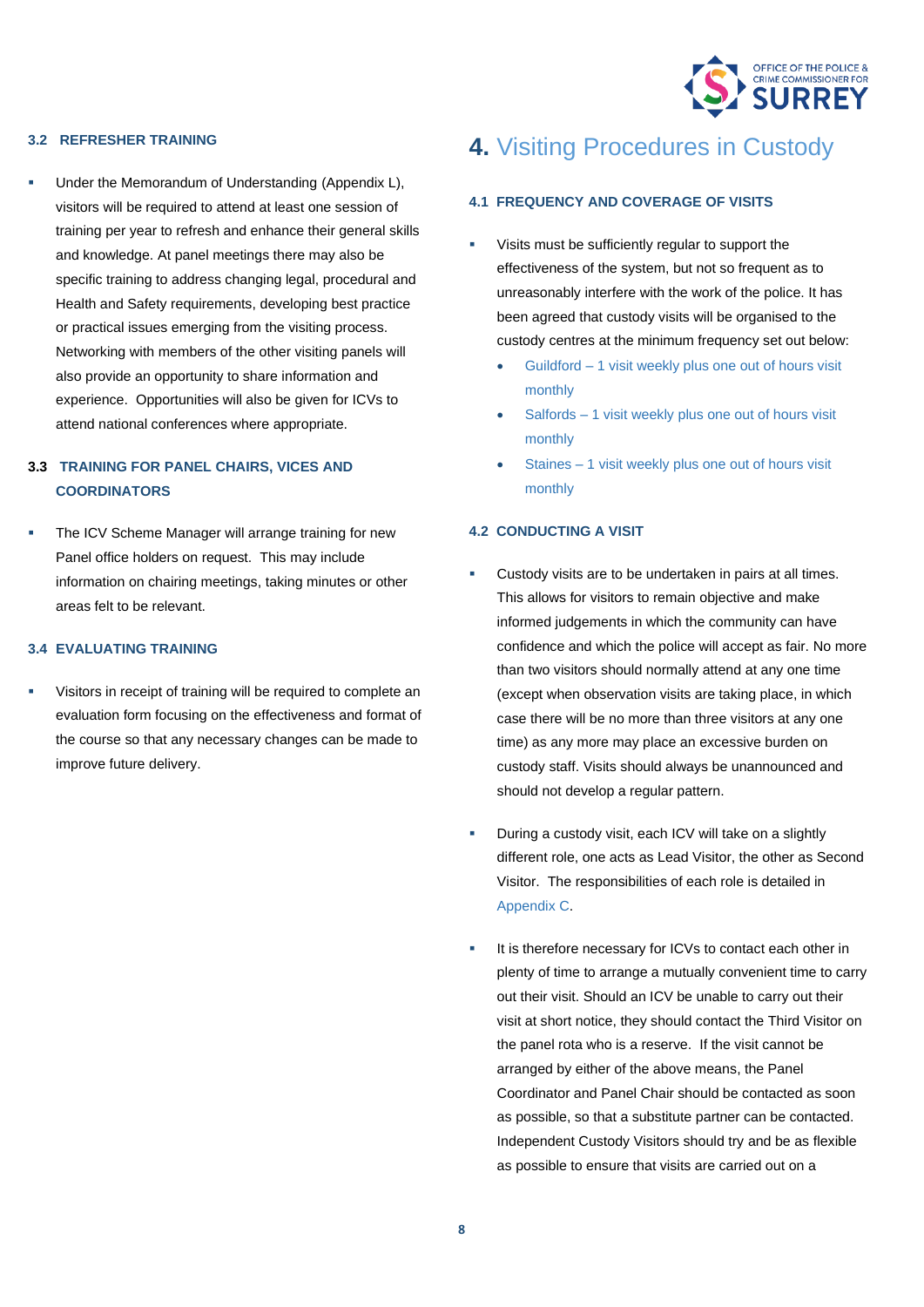

random, 24-hour basis. This will boost the credibility of the Scheme, which will increase public confidence.

- Whilst visits are normally unscheduled, there may be instances when an ICV visit would help to defuse a particular tension in the local community. In this case, the officer-in-charge of the station can make arrangements though the ICV Scheme Manager for the Independent Custody Visitors to make an extra exceptional arranged visit outside of the normal rota.
- It is essential that Independent Custody Visitors and police staff develop and maintain professional working relationships based on mutual respect and understanding of each other's' legitimate roles.

#### **4.3 ICV/APPROPRIATE ADULT ROLE**

Independent Custody Visitors may no longer be members of the Surrey Appropriate Adult Volunteer Scheme (SAAVS). However, existing AAs and ICVs must not alternate between these roles in the course of a custody visit and should not be asked to do so. If they visit a detainee as an ICV they cannot perform the Appropriate Adult role for the same detainee at any later stage.

#### **4.4 ARRIVAL**

- Independent Custody Visitors must be admitted to the custody area immediately upon arrival. Access should be delayed only when the Visitors may be placed in danger, for example if there is a disturbance in progress in the custody area. It is unacceptable for access to be delayed simply because the custody officer is busy, unless there is a valid operational reason. In such circumstances, the visitors should be admitted to the custody area but invited to wait in a central area where they can witness the reason for the delay until a member of the custody team is available to escort them on the visit. A full explanation should always be given to the Visitors as to why access is being delayed and this must be recorded by the Visitors in their report.
- Surrey Custody Visiting Scheme ID cards must be carried (but not necessarily displayed) by ICVs at all times, and should be presented to officers and staff when requested.

Independent Custody Visitors are encouraged to wear their 'ICV' badges, which will enable staff and detainees to easily and quickly identify them.

- ICV visits should commence with a briefing from the Lead Sergeant giving an overview of the situation in the suite at that time (more detail can be found in the Other Useful Information section at the back of this Handbook).
- The Lead Sergeant takes overall responsibility for the ICV visit at the outset ensuring that an Escorting Officer (generally a DDO) is allocated to the ICV's as soon as practicably possible.
- At the start of the ICV visit, a print of the whiteboard should be made as a reference document and provided to ICVs after cells have been visited. Any offences/names should be redacted by custody staff.
- At the outset of a visit, ICV's need to know:
	- Number of detainees in custody
	- Cell and custody numbers
	- Status: Adult / Child / Male / Female PACE / non-PACE / Vulnerable
	- Name and FIN of Lead Sergeant and Escorting Officer

#### **4.5 INSPECTING CUSTODY FACILITIES**

- In the interests of security and the safety of Independent Custody Visitors, the Escorting Officer must accompany them during visits at all times. The Escorting Officer should remain, where reasonably practicable, 'within sight but out of hearing' during discussions between Visitors and detainees. The Escorting Officer must inform the ICVs of any health or safety risks at the start of the visit and advise them as necessary.
- Independent Custody Visitors must have access to all parts of the custody area including cells, detention rooms, charging areas, washing facilities, kitchen or food preparation areas and medical room (with the exception of the medical cabinet). Visitors should carefully observe these areas to ensure that they are clean, tidy and in a reasonable state of repair and decoration, and that bedding in cells is clean and adequate. Relevant storage areas may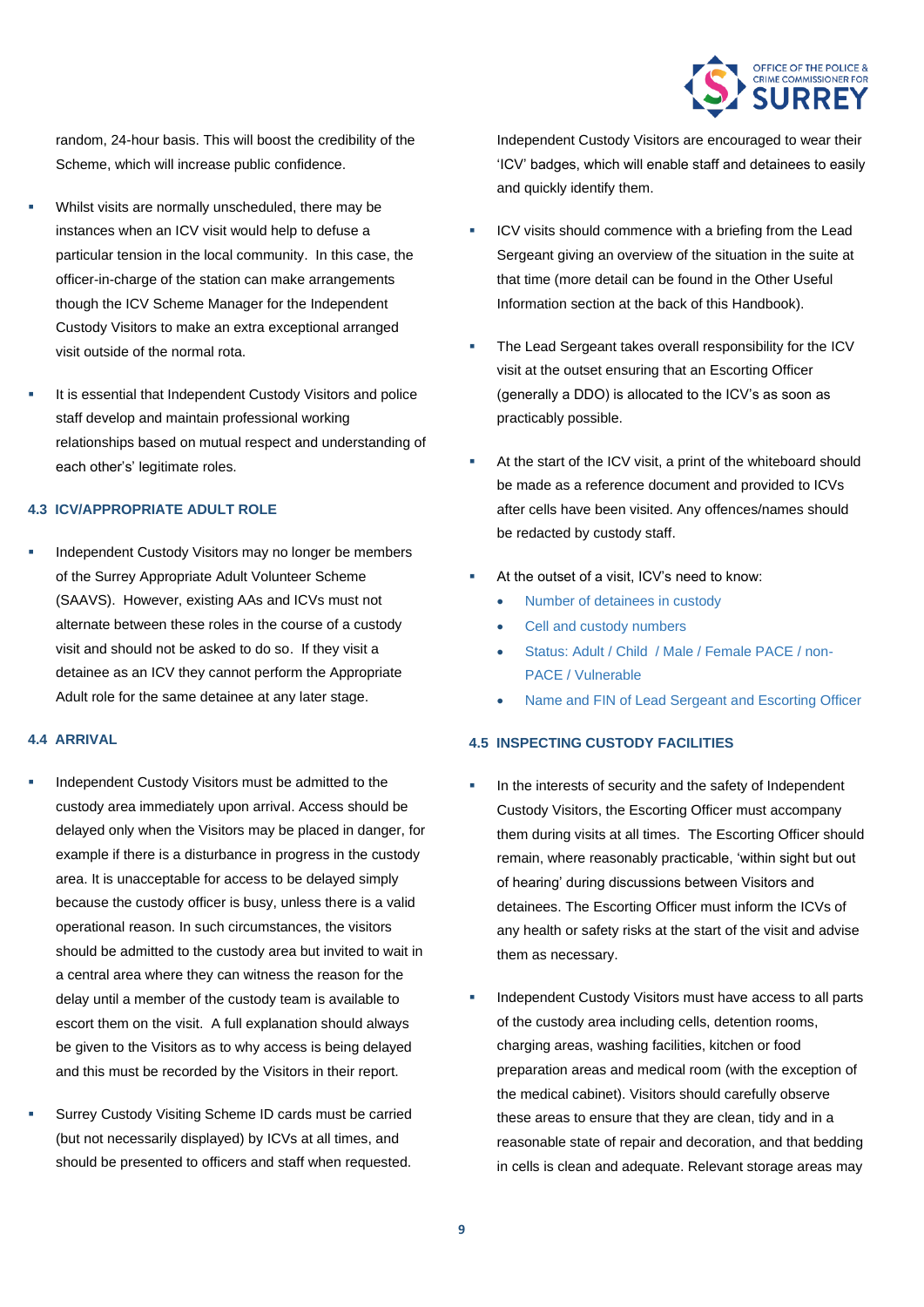

also be seen and visitors should check that there are adequate stocks of bedding and other necessary items. Independent Custody Visitors may inspect empty cells and detention rooms to check heating/ventilation systems and that cell intercoms and toilet flushing mechanisms are working properly.

- Independent Custody Visitors may wish to use a checklist to assist them in carrying out their inspections.
- Cross-panel visiting is encouraged as a vital part of the Scheme ensuring good practice and standards are maintained. A cross panel visiting rota is compiled prior to the start of each calendar year by the Scheme Manager and details circulated. It is necessary to have one year's experience before joining this rota and any Independent Custody Visitor who wants to be included in the Cross Panel Visiting Rota should advise the Scheme Manager.

#### **4.6 CCTV**

Independent Custody Visitors should check that the CCTV systems in custody are operating properly. They may also check live CCTV footage to ascertain life signs on the basis that they can observe in the same way through the cell door hatch. ICVs should not view CCTV footage retrospectively as such images are outside the statutory remit of ICVs and are governed by data protection legislation and privacy issues.

#### **4.7 ACCESS TO DETAINEES**

- Subject to some exceptions, ICVs may normally have access to any person detained at a custody centre. Detainees usually fall into the following categories:
	- PACE detainees These will constitute the vast majority of detainees and are held under the provisions of the Police and Criminal Evidence Act 1984.
	- Home Office prisoners (Non-PACE) these are remanded or sentenced prisoners who would normally be held in prison.
	- Immigration detainees (Non-PACE) These are persons held under the Immigration Act 1971 and Immigration and Asylum Act 1999 who are subject to

deportation proceedings or who are waiting to be removed from the UK as illegal entrants.

- Detainees remanded post charge.
- Those detained on a bench warrant (e.g. breach of bail or Breach of the Peace).
- People at risk These may be persons held under Section 136 the Mental Health Act 1983 for their own protection in exceptional circumstances.
- Subject to the exceptions referred to below, independent custody visitors must be allowed access to any person detained at the custody centre with the exception of those held for the investigation of Terrorist and Counter Terrorist (TACT) offences.
- ICV's will generally visit all detainees. However, if custody is particularly busy, they may decide to dip sample detainees. In this case, they will ask custody staff additional questions around detainee vulnerability to select which detainees to visit. See section 4.X Dip Sampling for further information.
- After full consideration, the PCC for Surrey has decided that TACT detainees held under PACE Code H will not be visited by ICVs in Surrey. In practice, it is anticipated that such detainees would be transferred quickly to one of the regional TACT holding facilities outside the county for interview. As enhanced vetting and training needs to be undertaken for ICVs who visit TACT detainees, visits to such detainees would need to be arranged on a request basis and this is not deemed practicable within the time scales anticipated before transfer is effected. This decision will be monitored and will be reviewed if necessary in the future. It should be noted that TACT holding facilities are visited by ICVs with enhanced vetting from the local area.

#### **4.8 SELF-INTRODUCTION**

Detainees can only be visited with their consent. The escorting officer should risk assess each cell and ask the detainee to remain seated prior to entry by the Custody Visitors. Independent Custody Visitors will introduce themselves as members of the public, primarily concerned with the detainee's welfare and ask for the detainee's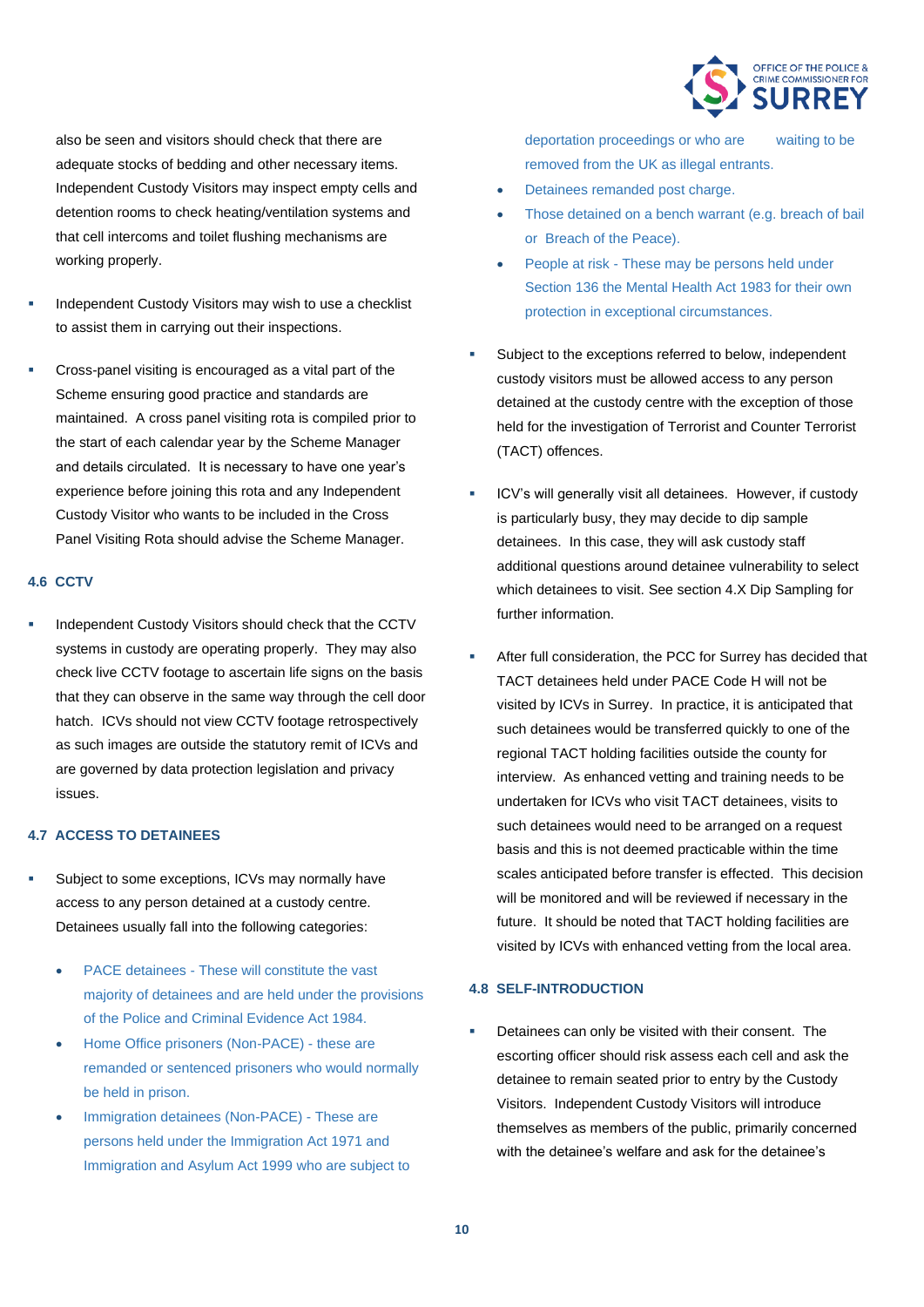

consent to the interview. The ICVs will separately ask for the detainee's permission to view his/her custody record.

- If a detainee is not in a position to give consent, perhaps due to the effects of drink, drugs or mental health disorders, the escorting officer must allow limited access such as observation through the cell hatch. This may also apply where consent is given, but the escorting/custody officer judges the Visitors would be in danger from a violent or potentially violent detainee if they entered the cell.
- Detainees who are awake but officially 'on a rest period' should be offered an ICV visit. The self-introduction should acknowledge the rest period but ask the detainee if he/she wants to talk to the ICVs.
- Sleeping detainees may be woken at the discretion of the custody officer to seek consent to a visit; however, the normal procedure should be to observe them through the cell hatch to ensure signs of life unless significant concerns.
- Police interviews with detainees should never be interrupted to facilitate visits. However, Independent Custody Visitors may await the completion of the interview if they wish to see the person concerned.
- Juveniles may be visited with their own consent or that of their Appropriate Adult.
- In exceptional circumstances, the police may judge that it is necessary for a detained person not to be seen by Independent Custody Visitors in order to avoid any possible risk of prejudicing an important investigation. Any decision to deny Visitors' access to a detained person should be taken by an officer of or above the rank of inspector and recorded in the custody record. The decision to deny access should be taken in each case in the light of all relevant circumstances. There should be no presumption that access should be denied to any particular category of detainee because a decision has been made that a person should be held incommunicado.
- Any decision to deny or limit access to a detainee must be recorded in the custody record (together with the

appropriate authorisation) and should be documented by the ICVs in the visit report form.

#### **4.9 CONVERSATIONS WITH DETAINEES**

- Once the cell has been risk assessed and the detainee asked to remain seated, the escorting officer should stand 'within sight but out of hearing' of the Custody Visitors, usually this is just outside the cell door. The Custody Visitors will introduce themselves to the detainee and ask for permission to conduct a short interview.
- Conversations should normally be conducted in English. Where an Independent Custody Visitor is fluent in a detainee's language, it may be appropriate to conduct the visit in that language as long as the other Visitor is kept informed about what is being discussed. This should be agreed between the Custody Visitors at the outset of the interview.
- Conversations must focus on ascertaining whether or not detainees have been offered their rights and entitlements under PACE Code C (including receipt of the necessary paperwork) and on confirming whether the conditions of detention are adequate. Independent Custody Visitors should encourage an open exchange with the detainee and may wish to refer to a checklist to ensure that they cover all the relevant issues.
- Independent Custody Visitors must remain impartial and must not seek to involve themselves in any way in the process of investigation. Should a detainee press them for advice about co-operating with the police, making a statement or anything in relation to their defence, ICVs should explain that it is not part of their role to be involved. If a detainee seeks to make admissions or otherwise discuss an alleged offence, the visitor must tell them that the relevant contents of the visit may be disclosed to the police and may be later used in legal proceedings. If the detainee's concerns relate to their treatment in custody, or their rights and entitlements, the custody visitors should raise these with the escorting officer following their discussion.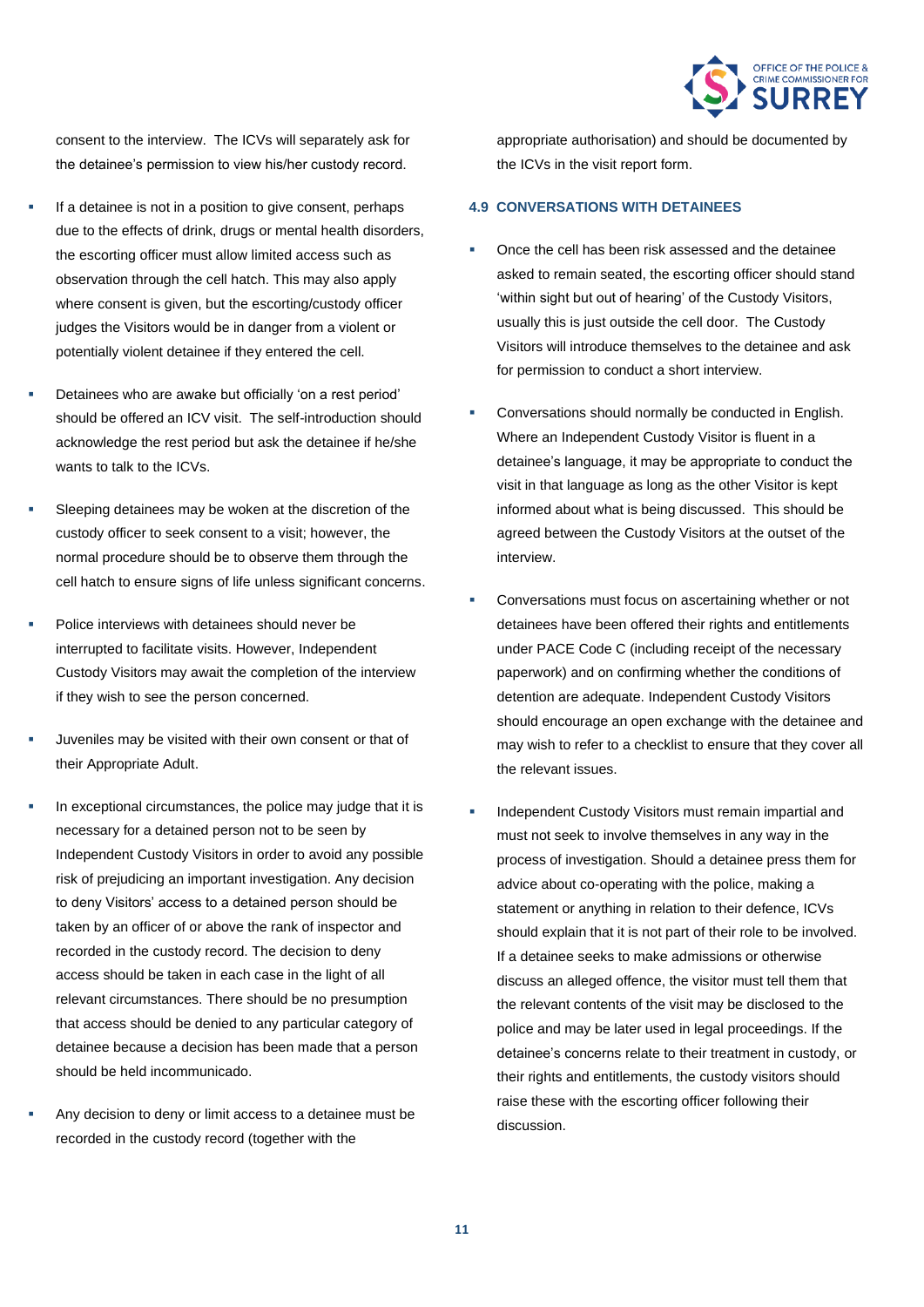

- Whilst ICVs should make every effort to stop a detainee revealing details about their case, if the detainee makes admissions or significant comments to an Independent Custody Visitor, these must be recorded as fully as possible by the ICV as soon as possible on exiting the cell (separately to the Visit Report Form) and kept for later reference. The escorting DDO should be advised of this so that it can be notified to the investigating officer. This record may be requested by the Force as evidence and may have to be surrendered by the ICV.
- Should an Independent Custody Visitor know the detainee, they must signal to their partner to withdraw from the visit so that they can declare this knowledge. The decision has been taken for the Surrey Scheme, that in these circumstances it is inappropriate to continue the visit or access the custody record of this detainee. Under no circumstances can the visit continue with just one Independent Custody Visitor.
- Independent Custody Visitors are primarily concerned with overall conditions, standards and procedures at police stations. However, immediate concerns about the treatment of particular individuals must be passed on to those in a position to take corrective action. If a detainee indicates that they may harm themselves or any other person, this must immediately be brought to the attention of custody staff.

#### **4.10 CUSTODY RECORDS**

- Custody records can be viewed by Independent Custody Visitors, only when the detainee has given his/her consent. If a detainee is, for any reason, incapable or unable of giving his/her consent, the presumption will be in favour of allowing the Visitors to examine the record.
- In particular, Visitors will wish to verify:
	- whether entitlements under PACE have been given and signed for
	- that medication, injuries, medical examinations, meals/diet are recorded
	- that procedures to assess special risks/vulnerabilities presented by the detainee have been properly recorded
- the timing and frequency of cell inspections of inebriated or otherwise vulnerable detainees
- the timing of reviews of the continuing need for detention.

#### **4.11 MEDICAL ISSUES**

- Independent Custody Visitors should not, under any circumstances, have access to a detainee's medical records, even where these are attached to the custody record. Key points relevant to medical treatment should be recorded on the custody record itself.
- Visitors should pay particular attention to detained persons who have any form of illness, injury, disability or mental disorder. They should satisfy themselves that, if appropriate, medical advice has been obtained and establish from the custody officer what instructions for medical treatment have been given. This information should be noted in the detainee's custody record.

#### **4.12 DEALING WITH ISSUES ARISING FROM VISITS**

- During a visit, should an issue arise, the ICVs should inform Lead Sergeant on duty either at the time or at the end of the visit during debrief (whichever is most suitable to the concern). If an ICV is not satisfied with the Sergeants response or the issue is perceived as serious, they musk ask to speak to the Inspector
- All issues MUST be is recorded on the visit form and in the case on issues/concerns which could not be rectified during the time of the visit, the OPCC must be contacted as soon as practicable following the conclusion of the visit.
- If a detainee makes a complaint of misconduct by a police officer, he or she must be advised to address it to the custody inspector/duty officer. With the detainee's consent, it may be appropriate for independent custody visitors to notify the custody inspector/duty officer that the detainee wishes to make a complaint. Furthermore, visitors may remind the detainee that they are entitled to free legal advice about the complaint or ask to see a doctor if an alleged assault is involved. Independent Custody Visitors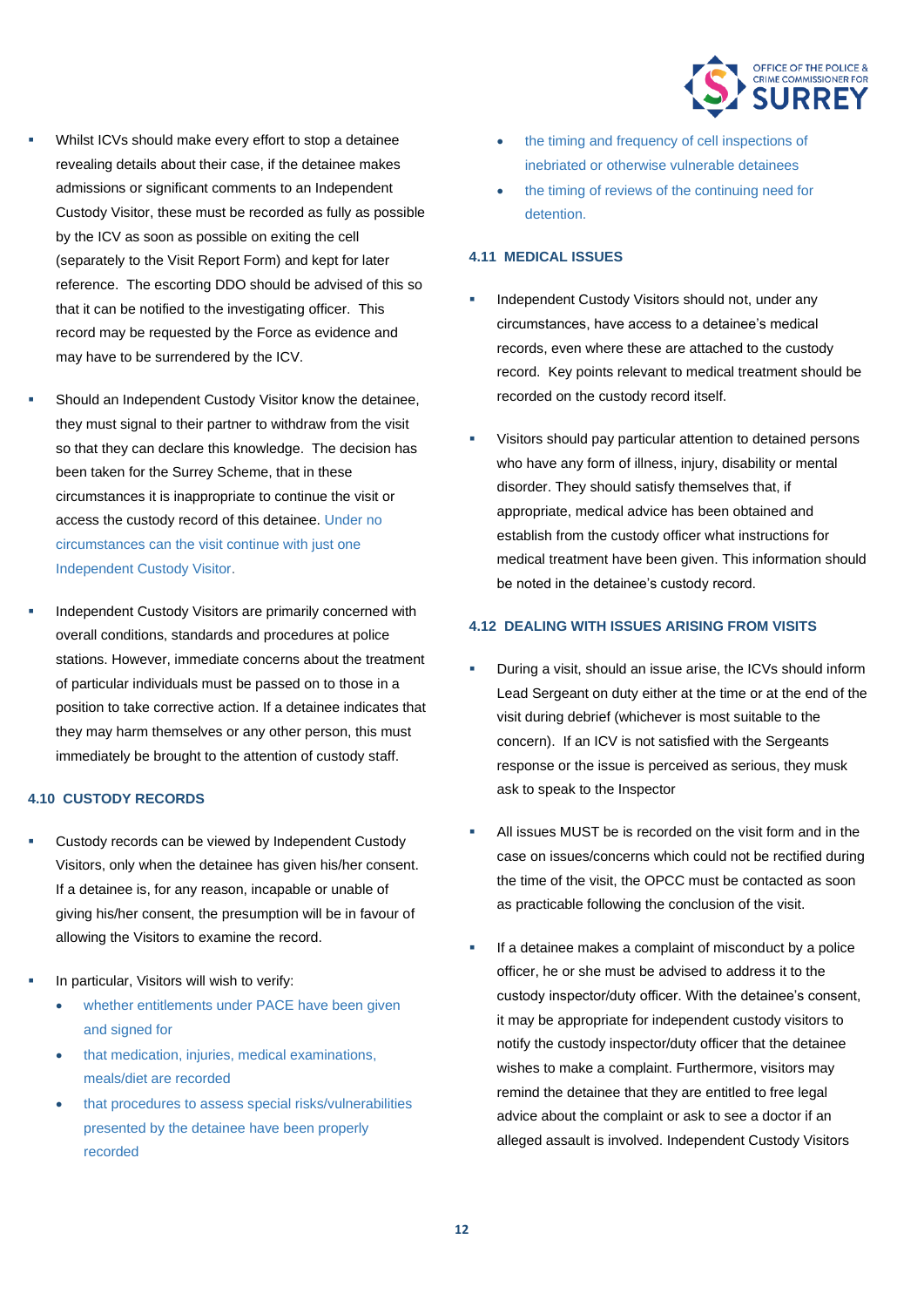

must not involve themselves in individual cases or make representations on detainees' behalf.

Remand or sentenced prisoners held in custody centres who seek to complain about their conditions or treatment in prison should be advised that Independent Custody Visitors cannot involve themselves in such matters and that there are recognised procedures open to them such as writing to or petitioning the Home Secretary or writing to their solicitor or Member of Parliament.

#### **4.13 CONFIDENTIALITY AND DISCLOSURE**

- All Independent Custody Visitors will be required to sign a Memorandum of Understanding (Appendix B) at the beginning of their probation period. During the course of their duties, visitors will acquire considerable personal information about persons connected with police inquiries, the majority of whom will not at that time have appeared in Court and some of whom may never do so. That information must be protected against improper or unnecessary disclosure.
- The ICV Visit Report Forms include an undertaking not to reveal confidential information obtained in the course of a visit. A breach of this undertaking may make a visitor liable to civil proceedings by the detained person concerned. This extends to discussion of individual cases and identities with other Custody Visitors and to the system of written reporting to the OPCCS of the results of visits. The unauthorised disclosure of facts concerning police operations or the security of police stations may also constitute an offence under Section 5 of the Official Secrets Act 1989.
- Conversations between Visitors and detainees are not privileged and it would be open to a court to issue a witness summons requiring the attendance of a visitor to give oral evidence or to produce documents such as a report of a particular visit. Visitors are under no obligation to give evidence or produce documents other than in response to a court order, but would be obliged to respond to such an order.

#### **4.14DIP SAMPLING**

- ICVs should endeavour to keep the maximum length of a custody visit to less than 2.5 hours unless circumstances are truly exceptional. If, due to the number of DPs, a visit looks like it will go on significantly longer than this, ICVs are encouraged to 'dip sample' using their discretion.
- Visits should first be prioritised to vulnerable detainees (children and young people, females, those who may have been in for a long time etc) before dip-sampling is considered.
- An ICV visit to custody should always entail a visit to as many detainees as possible, but after visiting all the vulnerable detainees, it is at the discretion of the visitor how many further detainees should be visited. It might also be decided not to inspect general areas of the suite on these occasions.
- If dip-sampling is used during an ICV visit, please record the custody numbers and demographics of detainees held at the time of the visit but not included in the dip sample on the separate Dip Sampling report. ICVs cannot assume access to the d/p's custody record under these circumstances.
- ICVs are in the best position to decide what is most appropriate at the time of the visit and to flag any concerns around this issue either on their visit report forms, by separate e-mail or at panel meetings.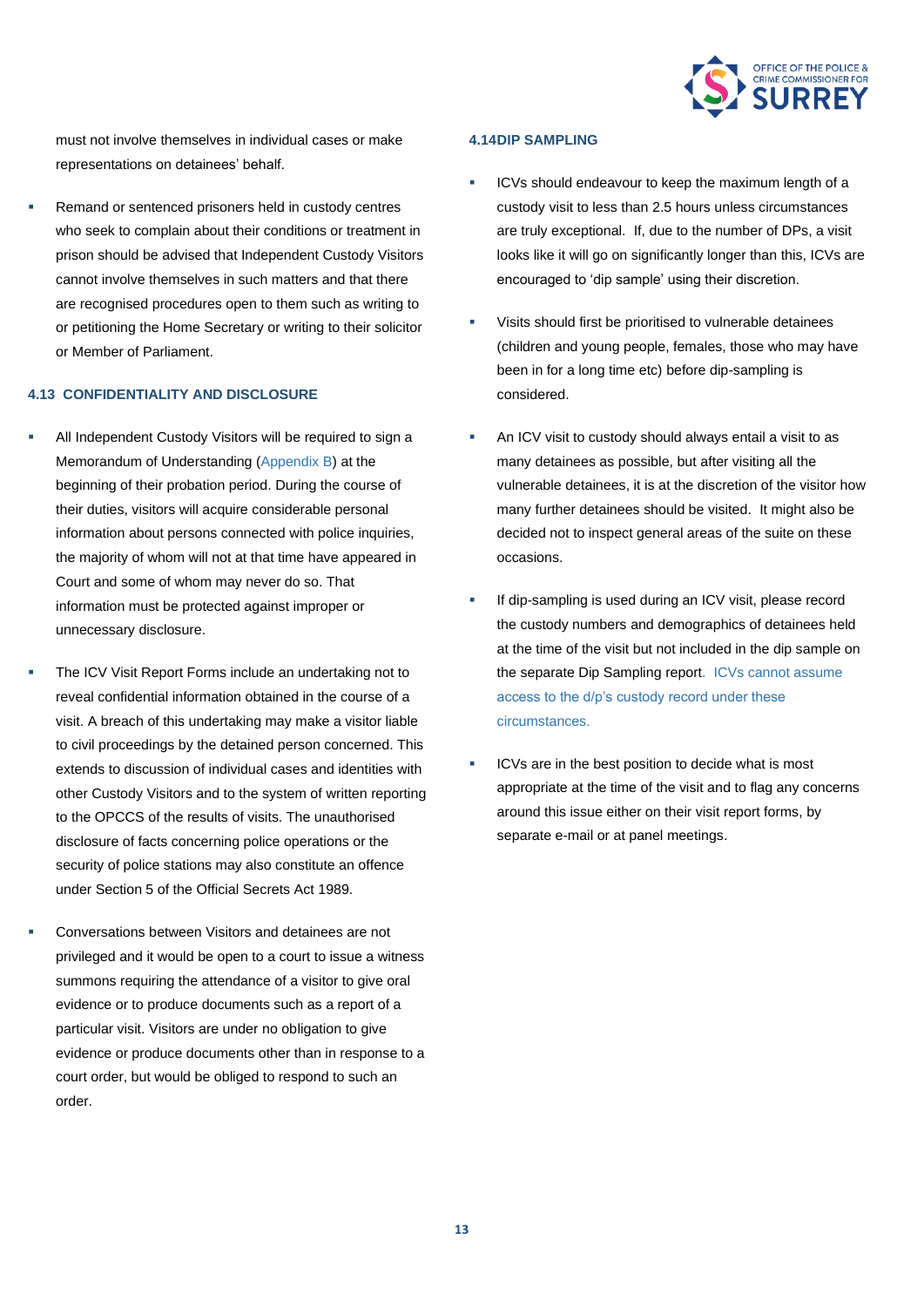

## **5.** Central Administrative **Arrangements**

#### **5.1 INSURANCE**

All Independent Custody Visitors are covered by Office of the Police and Crime Commissioner for Surrey's Public Liability Insurance and by a Personal Accident Policy on a sliding scale based on age (Appendix D). This will provide cover in respect of damage or injury caused to Independent Custody Visitors by Surrey Police's negligence and will also indemnify the Surrey Police in respect of the Independent Custody Visitors' negligent acts.

#### **5.2 EXPENSE CLAIMS**

Independent Custody Visitors are entitled to be reimbursed for legitimate expenses incurred in carrying out their role e.g. travel and parking if applicable. Independent Custody Visitors may claim their expenses by sending a form (copy together with current mileage rates can be downloaded from the website) and receipts to the ICV Scheme Manager. Claims should be submitted on a quarterly basis and a separate expenses policy is issued annually.

#### **5.3 REPORT FORMS**

- All visits carried out will be recorded on an official report form (held within custody). This must be completed at the time of the visit. Photo copies will be made. A copy will be given to custody staff, one will remain in the ICV folder in the unit and a copy will be sent to the Scheme Manager. The Scheme Manager will assess all report forms and will follow up on any outstanding issues and record outcomes on the Activity Log. Copies of all report forms will also be sent by the Scheme Manager to the Criminal Justice and Custody Department. The information provided will also be used to compile statistics for consideration by the local ICV panels, the Scheme Manager and the ICV Steering Group.
- The Independent Custody Visitors have the opportunity to ask for a written report on a particular incident /finding should they consider it necessary to do so.

#### **5.4 ACTIVITY LOG**

An Activity Log of all issues raised by all ICV Panels is compiled to monitor issues raised and action taken. This is circulated to all ICVs prior to panel meetings or upon request to ensure timely feedback and flag any issues that may need monitoring. This Activity Log is also circulated regularly to the Custody Standards department and to all Custody Inspectors.

#### **5.5 REGIONAL ICV SCHEME MANAGERS' MEETINGS**

The ICV Scheme Managers from Hampshire, Kent, Surrey, Sussex and Thames Valley police authorities find it useful to meet regularly to discuss ICV developments and share best practice.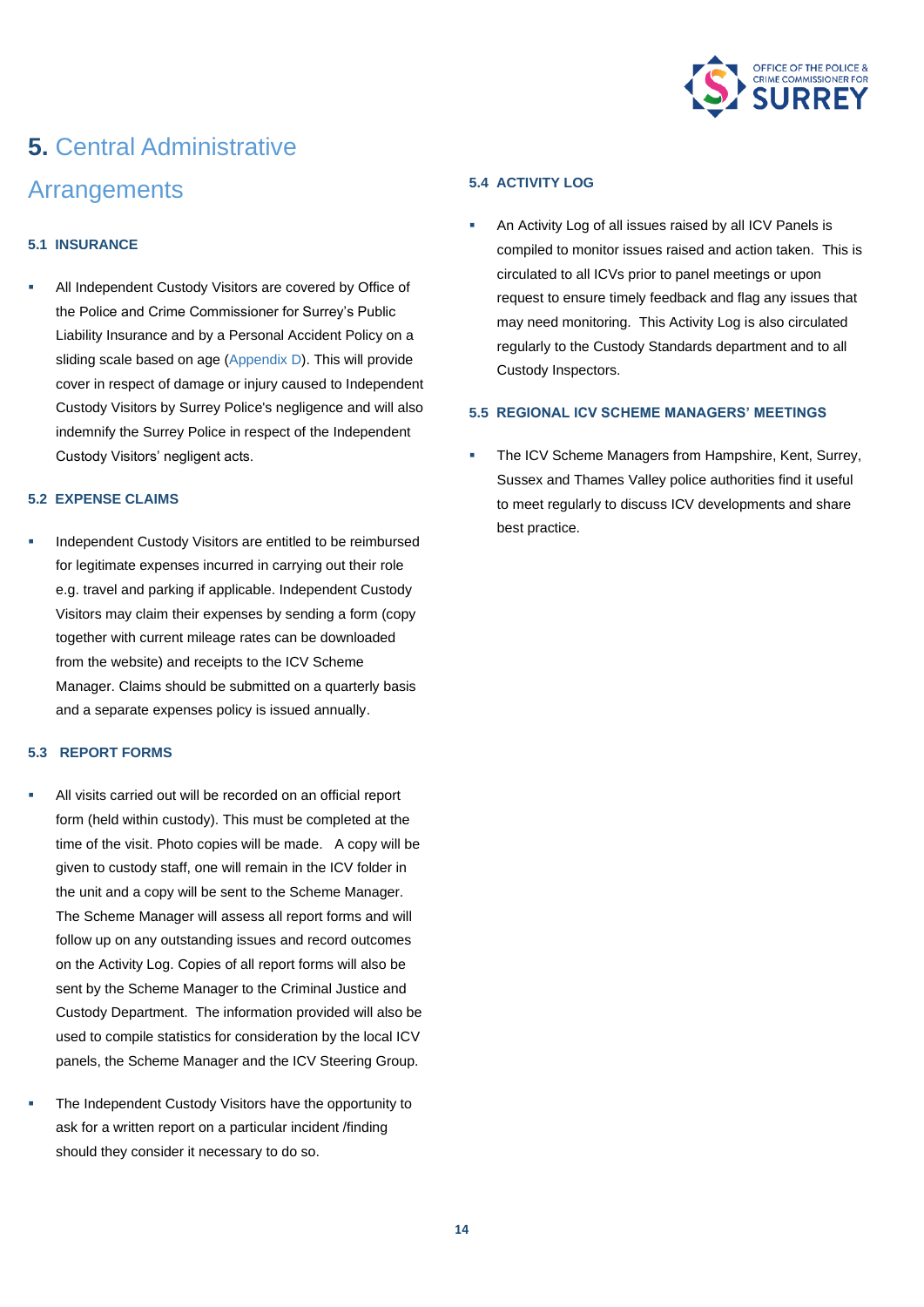

### **6.** Complaints Procedures

#### **6.1 MAKING A COMPLAINT**

- Any complaint made against an Independent Custody Visitor should be communicated to the ICV Scheme Manager as soon as possible (but at least within 14 calendar days following the incident that is the subject of the complaint). The Scheme Manager will investigate this by speaking to the parties concerned and seeking to address the complaint informally. Should the severity of the complaint be significant or form part of a series of complaints relating to a particular individual, a formal process to remove the Independent Custody Visitor may be invoked.
- In the same way, any Independent Custody Visitor who wishes to make a complaint about their general role and conditions, or any other relevant matter, should notify the Scheme Manager\* as soon as possible. In all cases, complaints will be investigated by speaking to the parties concerned and seeking to address the complaint informally. If necessary, depending on the severity or consistency of the complaint, the OPCCS will review the circumstances leading to the complaint and consider what, if any, remedial action is required to resolve it. *\*If the complaint is about the Scheme Manager, the matter should be notified to the Chief Executive of the Office of the Police and Crime Commissioner for Surrey.*
- Complaints against an individual police officer or member of Surrey Police civilian staff must be immediately brought to the attention of the Scheme Manager who will seek to resolve these in discussion with Surrey Police.

#### **6.2 REMOVAL OF CUSTODY VISITORS**

- There may be occasions when the Office of the Police and Crime Commissioner for Surrey has to consider the suspension/removal of a Custody Visitor from the Scheme, either because of misconduct or unacceptable performance within the volunteer role. This may include such matters as:
	- A conviction for a criminal offence
	- A breach of confidentiality
	- Behaviour which is detrimental to the ICV Scheme
- **Bringing the Scheme in to disrepute**
- Unsatisfactory performance
- Non-attendance at the minimum number of meetings
- Falsification of expenses
- If such occasion should arise, the ICV Scheme Manager will notify the ICV concerned of their immediate suspension pending investigation.
- The ICV Scheme Manager will notify the circumstances and make a recommendation to the Chief Executive for them to assess and make a determination on removal of the Custody Visitor from the Scheme. The Scheme Manager will advise the Custody Visitor concerned that their removal from the Scheme is being considered. Details of the grounds for removal will be given in writing.

#### **6.3 RIGHT OF APPEAL**

Should the ICV concerned be dissatisfied by the decision advised, he or she may appeal to the Police and Crime Commissioner for Surrey. This Appeal should be made in writing and should be made within 14 calendar days of receiving the letter informing them of the outcome.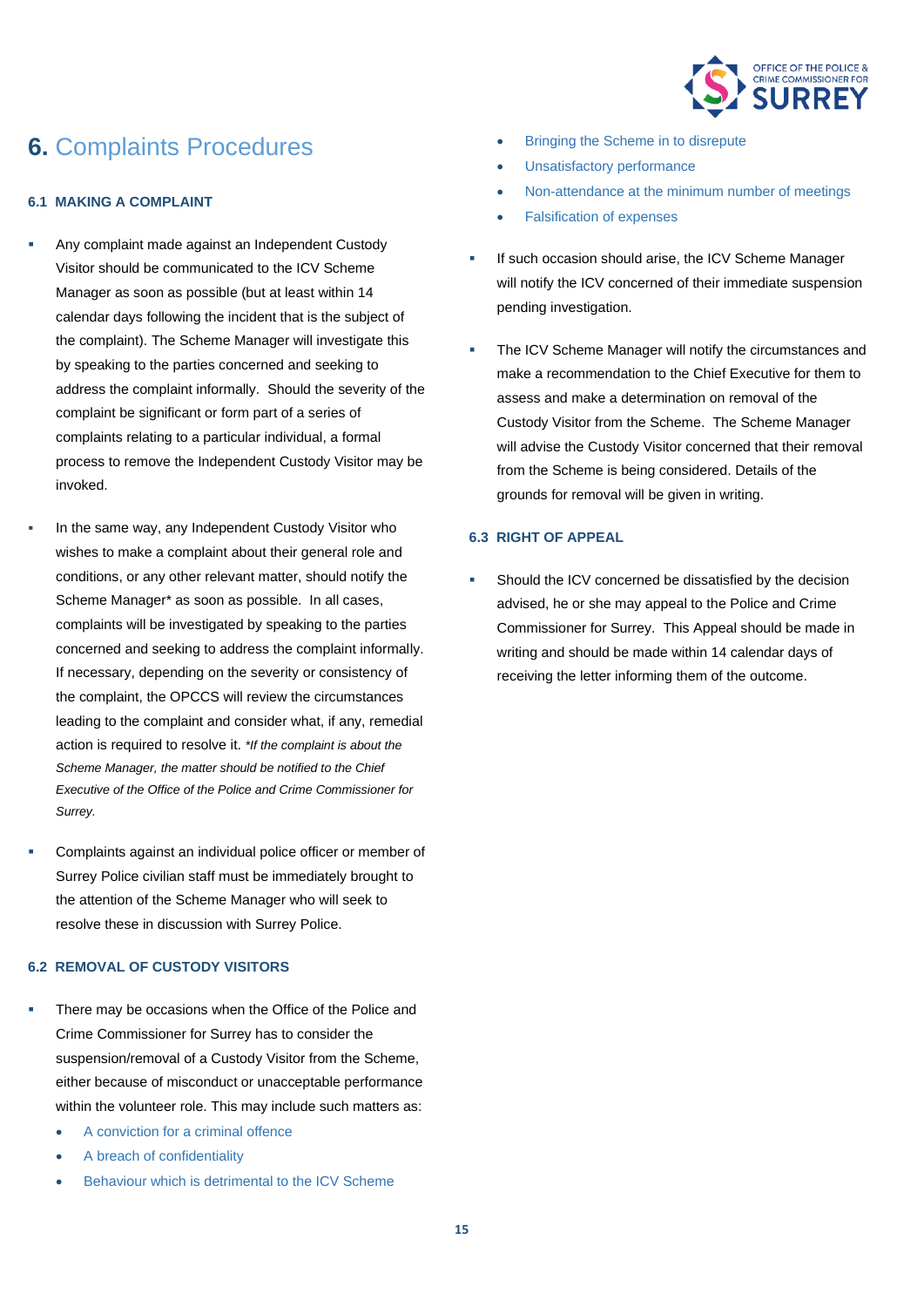

## **7.** Support for Independent Custody Visitors

#### **7.1 WEBSITE**

On being accepted as an ICV, you will be given a password with access to a private log in ICV area on the PCC website [\(www.surrey-pcc.gov.uk](http://www.surrey-pcc.gov.uk/) ). Please check this regularly; there is a lot of information that will be helpful to you in the carrying out of your role. If you have any further questions or are unsure about anything, please ask!

#### **7.2 PANELS**

- On being appointed as an Independent Custody Visitor you will be allocated to one of the three local panels. Each Panel has a Chair, a Vice and a Minutes and Rota Coordinator as well as a number of experienced Custody Visitors who will be able to guide and support you through your initial visits.
- Currently each Panel meets quarterly to arrange their visiting rota, discuss any issues, problems or concerns and generally be up-dated on developments in the custody area. Panel meeting dates are published well in advance and can be checked on the website.
- Custody Visitors are expected to attend their Panel's quarterly meetings. Apologies for non-attendance should be given to the Panel Chair and the ICV Scheme Manager. It is agreed, that an absolute minimum of two panel meetings out of four must be attended in each calendar year, unless circumstances are truly exceptional. Failure to do this will result in termination of an ICV appointment.

#### **7.3 PANEL CHAIRS AND VICES**

- Panel Chairs and Vices have a key role to play in the ICV Scheme because they are:
	- Responsible for the smooth and effective running of the Panel;
	- The first point of contact for any team members who need help, advice or support in relation to visiting duties; and
- A conduit for feedback to the ICV Steering Group, the Scheme Manager and Surrey Police.
- Although there is considerable responsibility attached to the role, the Office of the Police and Crime Commissioner for Surrey hopes that Panel Chairs and Vices will find that the rewards of being such a key part of the ICV Scheme balance the additional work involved. Help and support is always available from the ICV Scheme Manager.
- Panel Chairs and Vices are elected bi-annually by all Panels at the last meeting of the year and serve for a period of two years. Except in exceptional circumstances, Panel Chairs and Vices should:
	- Not serve for more than two consecutive years in either office; and
	- Have completed at least one full year as a Custody Visitor
- Role profiles and responsibilities of Panel Chairs and Vices can be found at Appendices C of this Handbook. The Panel Chair, whilst having overall responsibility for the smooth running of the Panel, should be supported by the Vice and Coordinators in carrying out the required administrative duties.

#### **7.3 PANEL COORDINATORS**

A full role profile for a Panel Coordinator can be found at Appendix C of this Handbook. If Coordinators incur any expenses in connection with their duties, these can be reimbursed via the expense claim form by attaching the appropriate receipt.

#### **7.4 PROCEDURE FOR THE ELECTION OF PANEL CHAIRS, VICES AND COORDINATORS**

- The procedure that should be adopted for the election of these positions is as follows:
	- In most cases, the Vice will accede to the Chair position
	- Nominations for a new Vice will be sought at the two meetings leading up to the final meeting of the year in which the election is to be held. If there is more than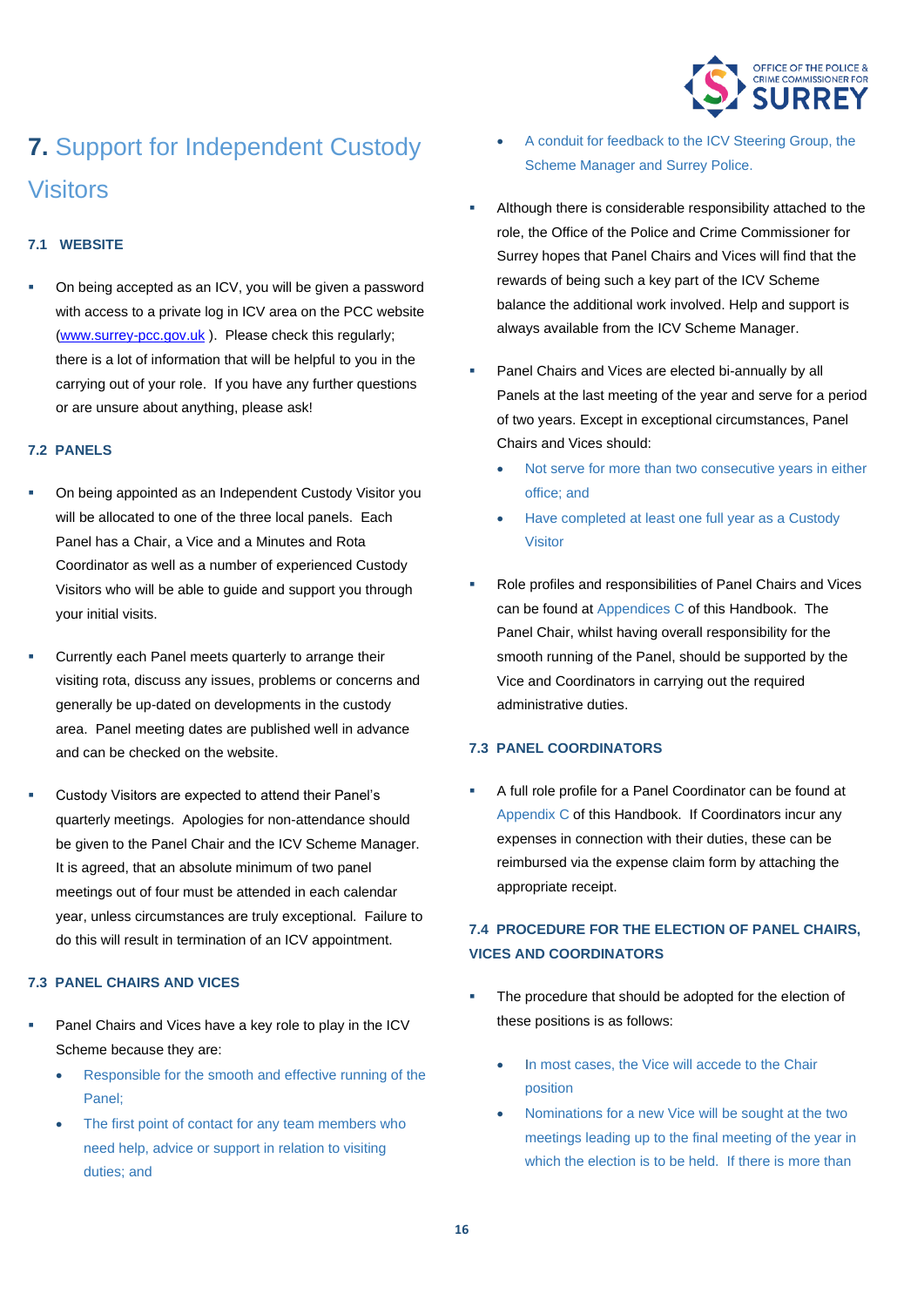

one candidate, a paper vote will be held. The ICV Scheme Manager will count the number of votes for each candidate and announce the result, which shall be recorded in the minutes of the meeting

- In the event of an equality of votes being cast, the Chair shall have a second or casting vote.
- The ICV Scheme Manager and the Panel Chair will seek Panel Coordinators as and when required.

#### **7.5 ICV STEERING GROUP**

- The ICV Steering Group meets quarterly and consists of all Panel Chairs and Vices, the ICV Scheme Manager, a senior member of the OPCCS team (usually the PCC) and a senior representative of the Force (currently the Chief Inspector responsible for Criminal Justice and Custody).
- The Steering Group works to pre-agreed Terms of Reference. These can be found at Appendix C of this Handbook.

#### **7.6 THE ICV SCHEME ANNUAL REPORT**

At the end of each calendar year, the Office of the Police and Crime Commissioner for Surrey will prepare an Annual Report on Custody Visiting. Panel Chairs may be asked to help draft the input on the work of their team. This Report will be published on the OPCCS website a[t www.surrey](http://www.surrey-pcc.gov.uk/)[pcc.gov.uk.](http://www.surrey-pcc.gov.uk/)

#### **7.7 ICVA**

- ICVA is a voluntary organisation that promotes Custody Visiting across the UK through advocacy, training, publicity and on-going support to all involved in the process. ICVA's website is at [www.icva.org.uk.](http://www.icva.org.uk/)
- By providing a forum on matters of mutual interest, ICVA enables ideas and information to be exchanged on relevant issues. It aims to assist the Home Office, OPCCs and other interested bodies in establishing best practice for Custody Visiting schemes, increasing public awareness and understanding of the schemes.
- The ICVA Executive Committee meets quarterly and consists of representatives from OPCCs representing the

UK regions. The South East Region (Surrey, Hampshire, Sussex, Kent and Thames Valley) is represented by a representative from one of the constituent OPCCs.

### **8.** Health & Safety

- All Surrey Police officers, members of the Special Constabulary, police staff, agency staff and volunteers, regardless of their role, have a duty of care to Independent Custody Visitors visiting police stations and custody suites in order to perform their duties.
- Independent Custody Visitors are expected to co-operate with Surrey Police and with OPCCS on all matters of health and safety. All Independent Custody Visitors are required to take reasonable care of themselves and others who may be affected by their actions or omissions.
- Listed below are some practices/procedures, which every ICV should bear in mind when fulfilling their duties. This list is meant as guidance and does not attempt to be all encompassing:
	- We advise against wearing necklaces, ties or anythingelse around the neck that could be pulled when making a Custody Visit
	- If you have any temporary mobility issues e.g. a sprained ankle etc. which might make the swift evacuation of a cell difficult in case of an emergency, you should not visit custody and arrange a replacement visitor.
	- Any permanent change to your general state of health, which might make the swift evacuation of a cell difficult in case of emergency, must be notified immediately to the ICV Scheme Manager. You should arrange to step down from the Visiting Rota and arrange cover until you are fully recovered.
	- In line with the Force Risk Assessment for operational staff, expectant mothers will not be permitted into custody due to the heightened risk of infection in the custody environment and possible complications that might follow any infection, fall or accident. A sabbatical from visiting is offered during this time with continuing participation at panel meetings and training events.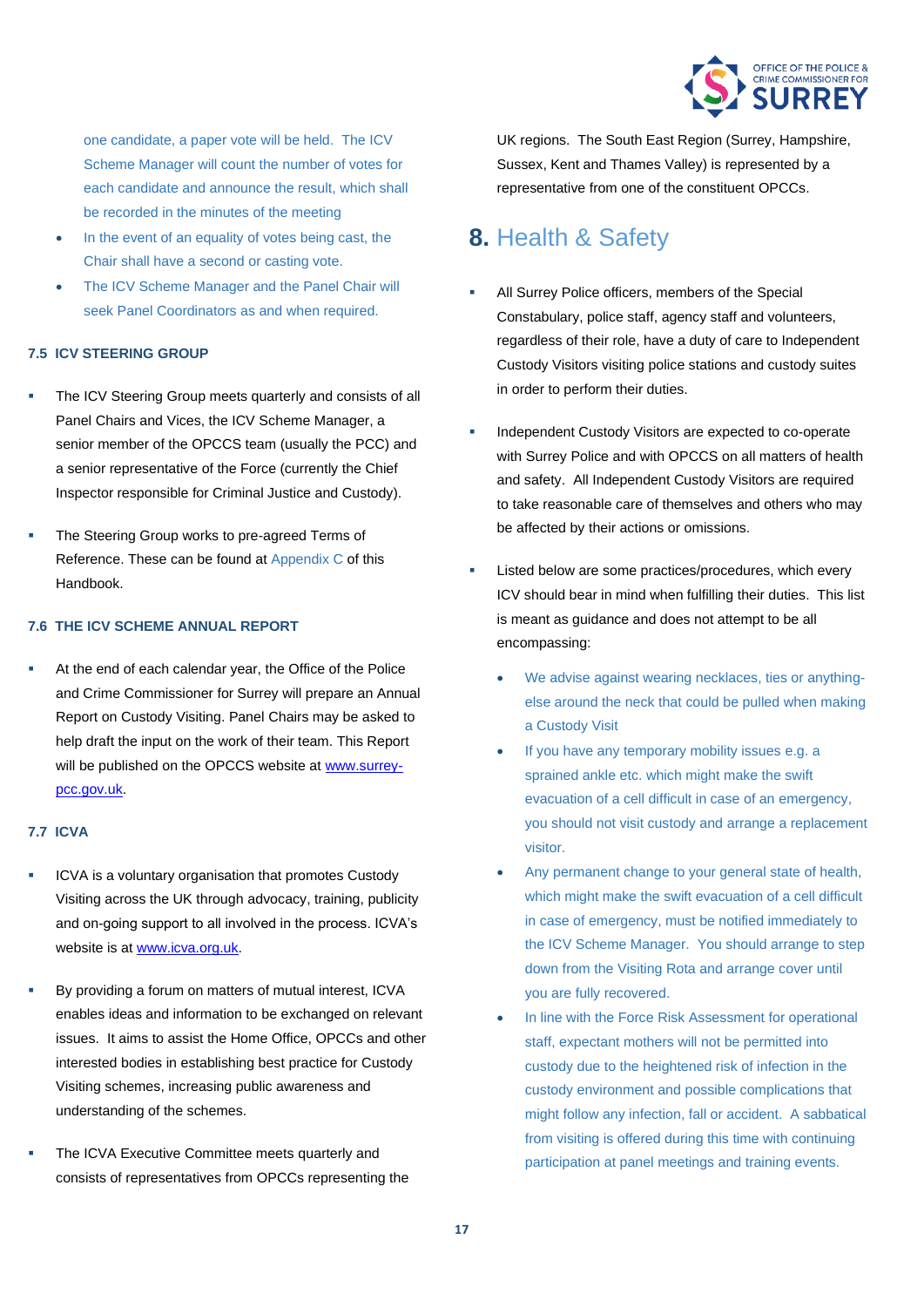

Please discuss this with the ICV Scheme Manager as soon as possible.

- Always visit in a pair and ensure you are accompanied in the Custody Suite by a member of the Custody Staff at all times (within sight but out of earshot as much as is possible whilst talking to the detainee)
- Make arrangements to meet your fellow visitor outside the police station ensuring you have mobile phone numbers to contact them in case of query or delay/no show. This is important for all visits, but particularly for those that take place out of hours or when it is dark. In these circumstances, consider arranging to park in the same place so that you can return to your vehicles together following the visit.
- Ensure that the Surrey Independent Custody Visitor badge is clearly displayed whilst visiting the custody suite to allow immediate identification. Photo ID badges may be removed if preferred when visiting detainees.
- There is a joint responsibility around ICV safety whilst in the custody suite between the ICV themselves and Surrey Police Custody Staff. Custody staff should advise ICVs before the visit commences of any detainee who might pose a risk to the ICVs in terms of violent or erratic behaviour or in terms of infectious disease. The ICVs should check verbally with staff prior to cell visits if anything significant was identified in the detainee risk assessment, which may affect the decision making of the ICV and the method of interviewing.
- Always follow advice of Custody Staff regarding personal safety in gaining access to potentially violent detainees. Interviews can be carried out through the cell hatch if necessary.
- Familiarise yourself with the emergency evacuation procedure in every custody suite you may have cause to visit. In the event of an evacuation, follow the instructions given to you by custody staff.
- Cell should be risk assessed by escorting officer prior to ICVs self-introducing. Escorting officer should ask the detainee to sit prior to ICVs entering the cell.
- Stand just within the cell door allowing easy exit if necessary
- Detainee should be seated whilst interview takes place. If detainee stands or approaches the ICVs during the course of the interview, the detainee should be asked to sit down again. If the detainee does not comply, the interview should be terminated.
- Although it may appear discourteous, avoid shaking hands with the detainee. Holding a file in your hands is a good way of avoiding this.
- In the unlikely event of being spat at by a detainee, report the matter to the custody sergeant immediately and request medical attention if there is any possibility of ingestion.
- Any assault or incident potentially compromising the safety of ICVs occurring during the interview must be disclosed to the custody sergeant and an Adverse Incident Report created.
- Any safety concerns must be reported immediately to the escorting officer.
- Wash your hands thoroughly at the first opportunity when leaving the custody suite.
- Hepatitis B vaccinations are available through the Surrey Police Occupational Health Department if desired.

Details available from the ICV Scheme Manager upon request.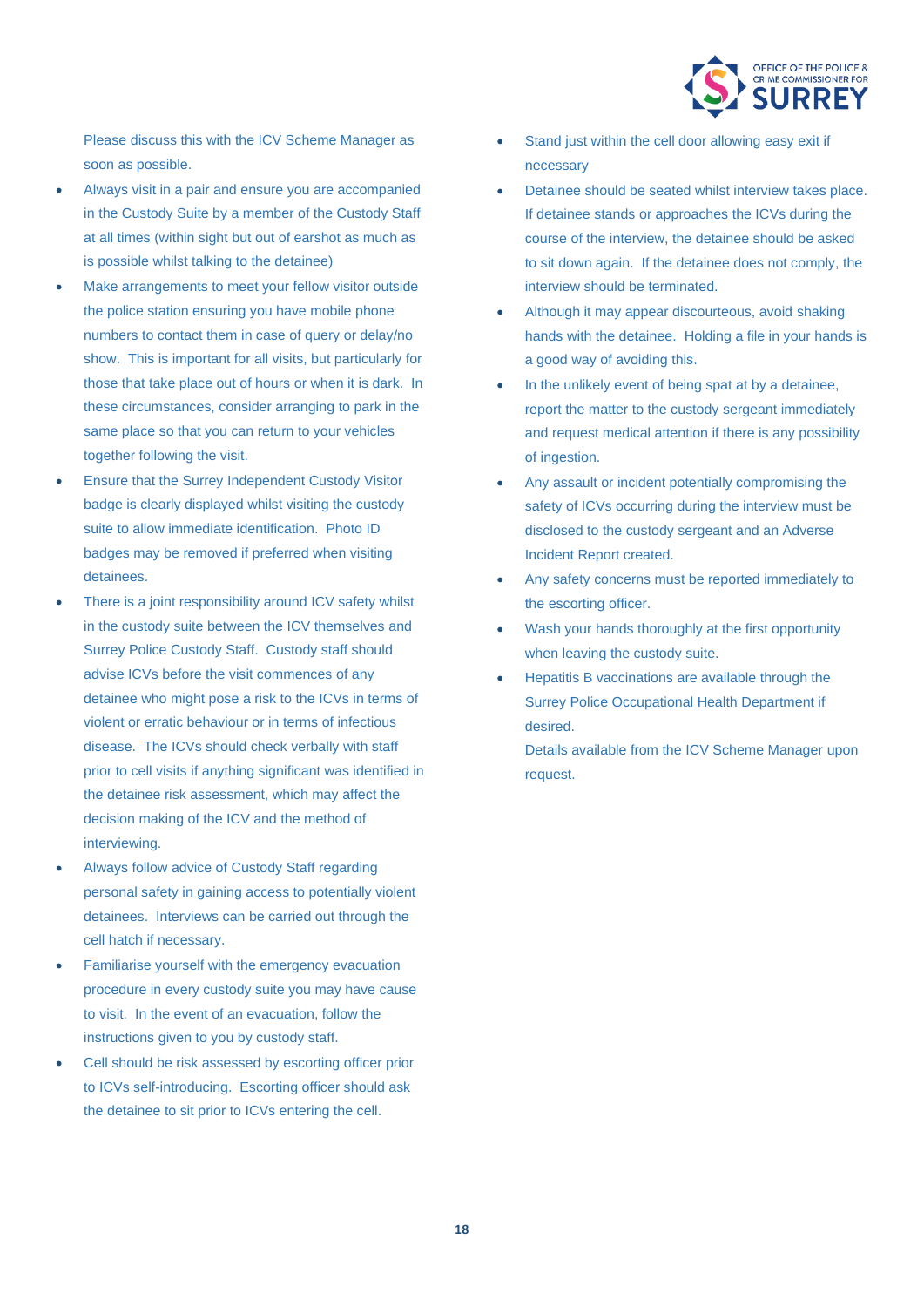

## **INDEPENDENT CUSTODY VISITING SCHEME HANDBOOK**

## **APPENDICIES**

### | **20** |

**APPENDIX A.** Police Reform Act 2002, Paragraph 51

| **21** |

### **APPENDIX B.**

Memorandum of Understanding

## | **23** |

**APPENDIX C.**

Roles & Responsibilities of All Involved in Independent Custody Visiting

### | **27** | **APPENDIX D.**

Summary of Insurance Cover for Independent Custody Visitors

#### | **28** | **APPENDIX E.**

Consular Conventions and Mandatory Notification Obligations

### | **29** |

#### **APPENDIX F.**

Management of Detainees in Surrey Custody Suites – 2015

#### | **32** | **APPENDIX G.**

Holding The Police to Account – ICVA Issued Flow Chart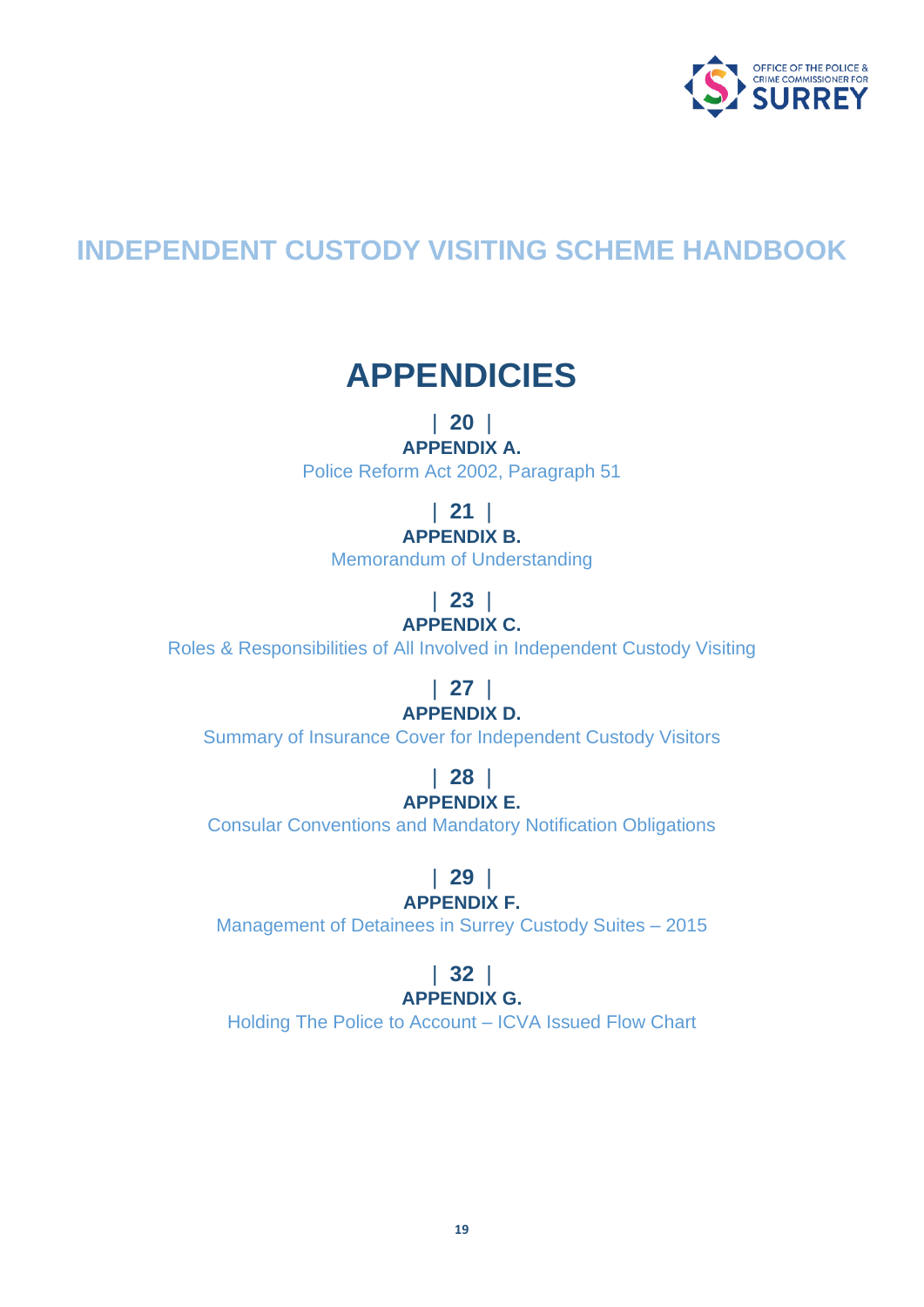

### **APPENDIX A.** Police Reform Act 2002, Paragraph 51

- 1. Every police authority shall
	- a. make arrangements for detainees to be visited by persons appointed under the arrangements ("independent custody visitors"); and
	- b. keep those arrangements under review and from time to time revise them as they think fit.
- 2. The arrangements must secure that the persons appointed under the arrangements are independent of both
	- a. the police authority; and
	- b. the chief officer of police of the police force maintained by that authority.
- 3. The arrangements may confer on independent custody visitors such powers as the police authority considers necessary to enable them to carry out their functions under the arrangements and may, in particular, confer on them powers
	- a. to require access to be given to each police station;
	- b. to examine records relating to the detention of persons there;
	- c. to meet detainees there for the purposes of a discussion about their treatment and conditions while detained; and
	- d. to inspect the facilities there including in particular, cell accommodation, washing and toilet facilities and the facilities for the provision of food.
- 4. The arrangements may include provision for access to a detainee to be denied to independent custody visitors if
	- a. it appears to an officer of or above the rank of inspector that there are grounds for denying access at the time it is requested;
	- b. the grounds are grounds specified for the purposes of paragraph (a) in the arrangements; and
	- c. the procedural requirements imposed by the arrangements in relation to a denial of access are complied with.
- 5. Grounds shall not be specified in any arrangements for the purposes of subsection (4)(a) unless they are grounds for the time being set out for the purposes of this subsection in the code of practice issued by the Secretary of State under subsection (6).
- 6. The Secretary of State shall issue, and may from time to time revise, a code of practice as to the carrying out by police authorities and independent custody visitors of their functions under the arrangements.
- 7. Before issuing or revising a code of practice under this section, the Secretary of State shall consult with
	- a. persons whom he considers to represent the interests of police authorities;
	- b. persons whom he considers to represent the interests of chief officers of police; and
	- c. such other persons as he thinks fit.
- 8. The Secretary of State shall lay any code of practice issued by him under this section, and any revisions of any such code, before Parliament.
- 9. Police authorities and independent custody visitors shall have regard to the code of practice for the time being in force under subsection (6) in the carrying out of their functions under the preceding provisions of this section.
- 10. In this section "detainee", in relation to arrangements made under this section, means a person detained in a police station in the police area of the police authority.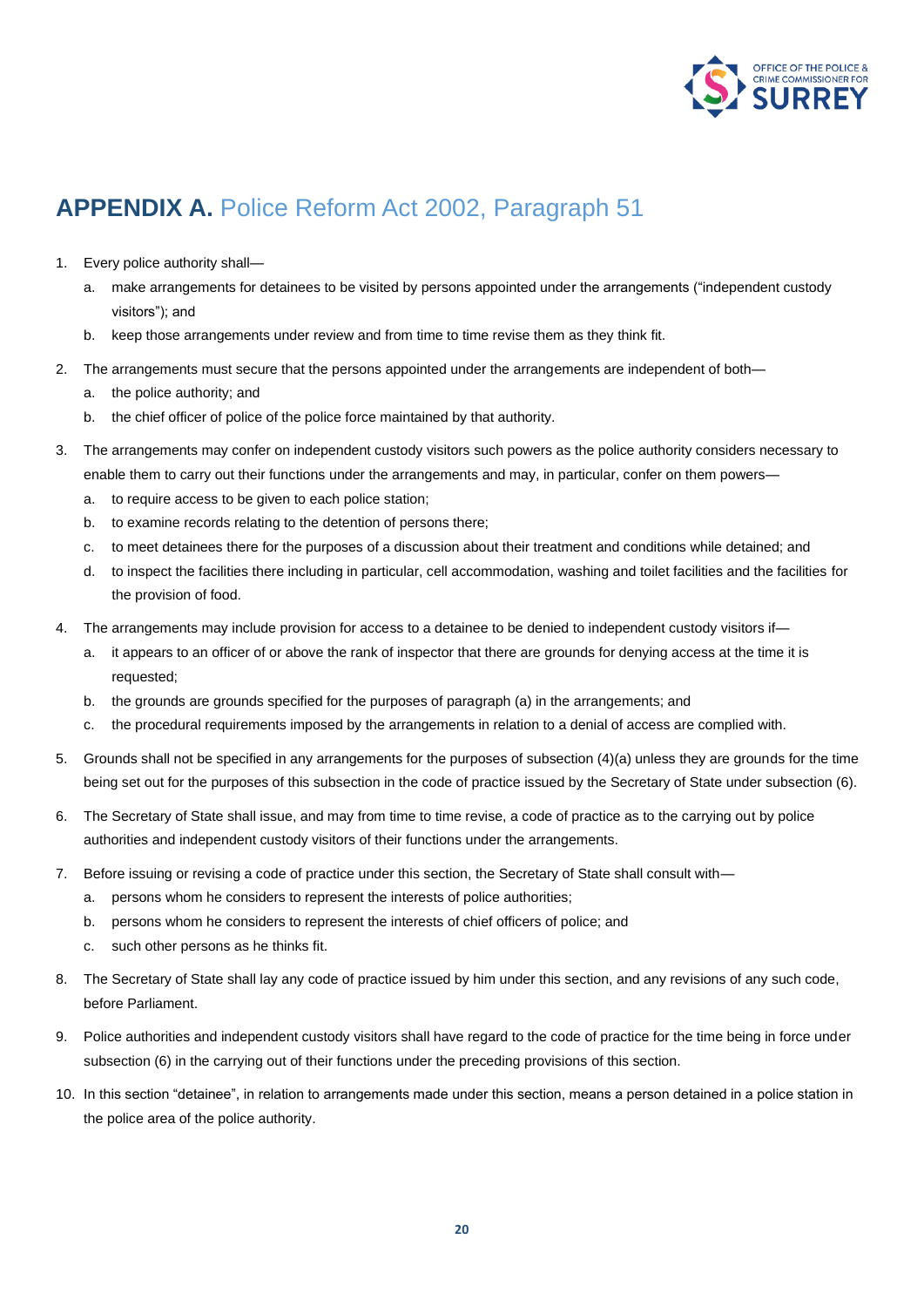

## **APPENDIX B.** Memorandum of Understanding

**I, \_\_\_\_\_\_\_\_\_\_\_\_\_\_\_\_\_\_\_\_\_\_\_\_\_\_\_\_\_\_\_\_\_\_\_\_\_\_\_\_\_\_\_\_ (Print full name), having been appointed by the Office of the Police and Crime Commissioner for Surrey (OPCCS), as an Independent Custody Visitor to the \_\_\_\_\_\_\_\_\_\_\_\_\_\_\_\_\_\_\_\_\_\_\_Panel, agree that I shall:**

- 1. By signing below, subscribe to the following declaration against discrimination: "We the Independent Custody Visitors and other persons appointed by the OPCCS are dedicated to the values which underpin the Police Service: integrity, fairness, equality, justice and courage. We will actively support the culture of the OPCCS and build a culture which is overtly hostile to those who discriminate on the grounds of race, religion, skin colour, age, sexual orientation, disability, gender, social class or any other inappropriate factor."
- 2. Promptly inform the Scheme Manager of any change in my contact details, of any police cautions and convictions, including motoring offences, that may be recorded against me during my term of appointment and also of any change in my circumstances that may affect my ability to continue my duties;
- 3. Keep my Identity Card safely and use it for no purpose whatsoever other than to obtain entry to police premises to carry out my duties. I shall return my Identity Card to the Scheme Manager at the expiry or termination of my term of appointment together with the ICVA Training Manual and any materials issued to me;
- 4. Maintain confidentiality and not discuss what I have seen and heard in the course of my duties other than with the police, OPCCS representatives and fellow Independent Custody Visitors;
- 5. Make informed judgements in which the public can have confidence and which the police will accept as fair criticism;
- 6. Maintain effective working relationships with police officers and staff as set out in the Surrey Independent Custody Visiting Scheme;
- 7. Familiarise myself with the OPCCS ICV Scheme and associated Complaints Procedure;
- 8. Carry out the duties of an Independent Custody Visitor in line with the Scheme and its appendices and with the training provided. In particular, I shall:
	- a. Have due regard to health and safety issues for myself and for others at all times whilst carrying out my duties;
	- b. Make at least 4 Custody visits a year as set out in agreed Panel rotas and promptly inform the Panel Coordinator, Scheme Manager and fellow Custody Visitors if a rostered visit cannot be undertaken;
	- c. Attend at least one continuous training event organised by the OPCCS each year;
	- d. Attend at least half of the Panel meetings arranged by the Scheme Manager each year;
	- e. Complete and submit claim forms for travel allowances to the Scheme Administrator within 6 months of the visit or event to which they relate.

#### **The Office Of The Police And Crime Commissioner for Surrey agrees that it will:**

1. Ensure that all its officers and volunteers are asked to sign a declaration against discrimination in the following terms: "We the officers and volunteers of the OPCCS are dedicated to the values which underpin the Police Service, integrity,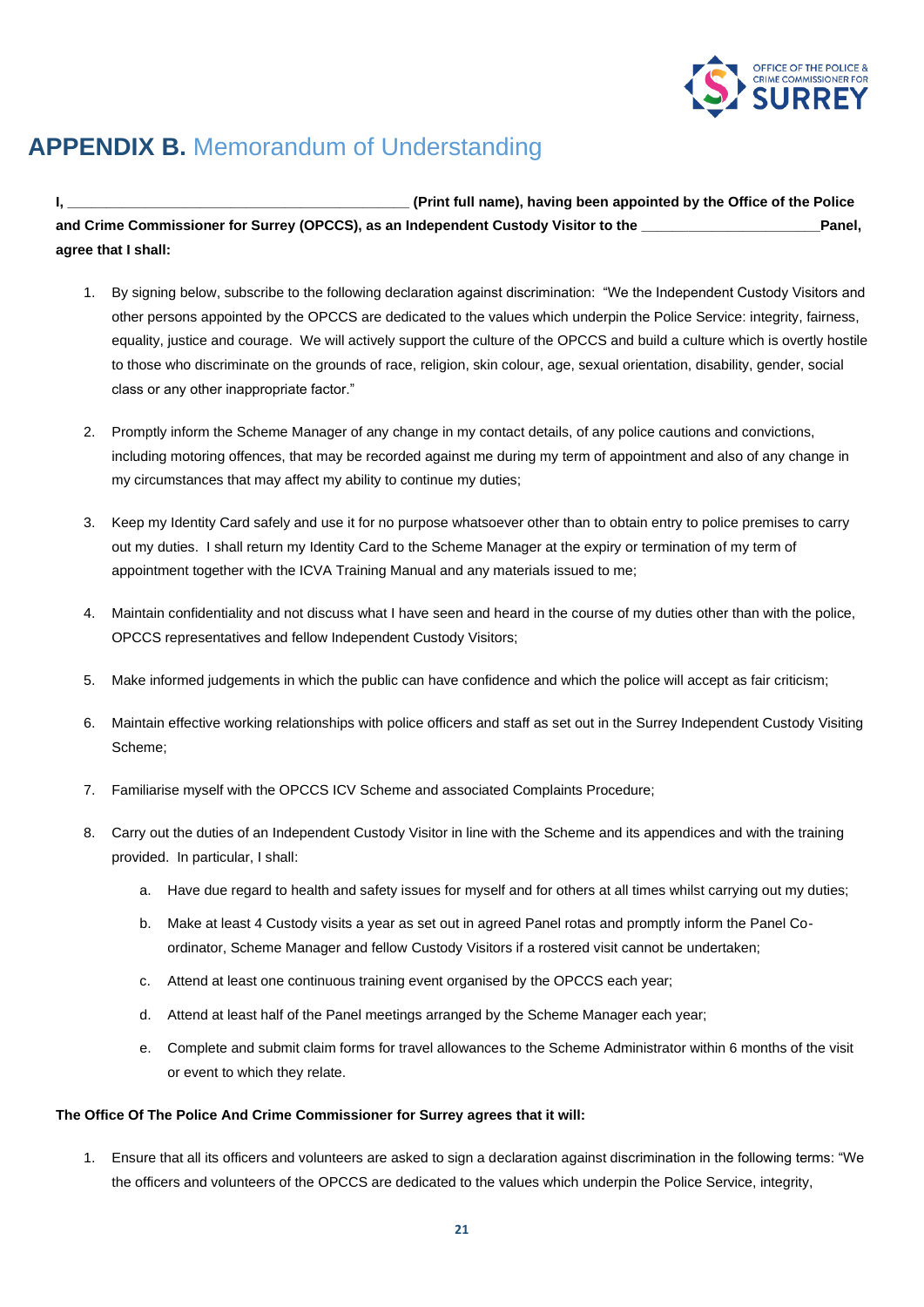

fairness, equity, justice and courage. We will actively build a culture in the OPCCS, and will assist the Chief Constable to do so in Surrey Police, which is overtly hostile to those who discriminate on the grounds of race, religion, skin colour, age, sexual orientation, disability, gender, social class or any other inappropriate factor."

- 2. Adequately resource the ICV Scheme;
- 3. Appoint one of its officers as Scheme Manager;
- 4. Have regard to health and safety matters affecting custody visitors;
- 5. Maintain adequate insurance for its custody visitors;
- 6. Regularly review the ICV Scheme and its operation and inform custody visitors of any changes made to it;
- 7. Maintain close contact with representatives of Surrey Police regarding custody visiting matters and ensure that any issues and concerns arising from custody visits are responded to and dealt with by Surrey Police;
- 8. Pay close regard to Home Office and Independent Custody Visiting Association guidelines and best practice on custody visiting and keep custody visitors informed of developments relating to custody visiting both locally and nationally;
- 9. Operate procedures for dealing with complaints about custody visitors and for terminating the appointment of custody visitors in accordance with the Scheme;
- 10. Provide support for all custody visitors;
- 11. Arrange quarterly meetings between Panel Chairs, their Vices, the ICV Scheme Manager, a senior member of the OPCCS team and a representative of Surrey Police Criminal Justice and Custody and Custody Department.
- 12. Whenever possible, ensure that a member of the OPCCS attends Panel meetings;
- 13. Provide initial training for new custody visitors and further on-going training as appropriate;
- 14. Publicise the ICV Scheme and the work of Independent Custody Visitors;
- 15. Process travel allowance claims promptly and efficiently.

| Signature of Custody Visitor: |       | Date:                                     |
|-------------------------------|-------|-------------------------------------------|
|                               |       |                                           |
|                               | Date: | <u> 1980 - Andrea Andrew Maria (h. 19</u> |
| ICV Scheme Manager Name:      |       |                                           |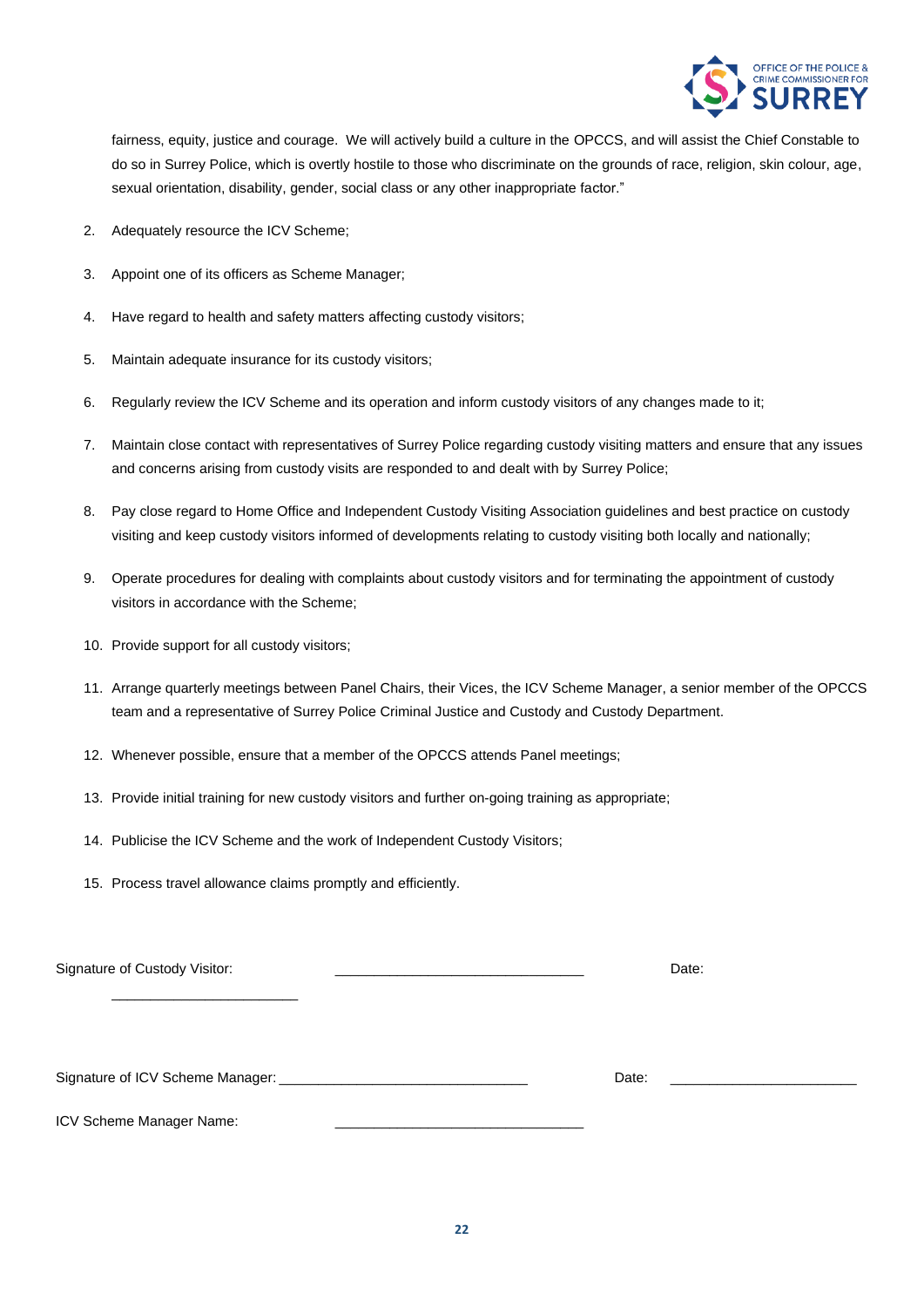

## **APPENDIX C.** Roles & Responsibilities of All Involved in Independent

### Custody Visiting

#### **ROLE OF ICV STEERING GROUP**

- To actively support the Surrey Independent Custody Visiting Scheme, raising its profile within Surrey Police, making sure all officers are aware and respect the importance and necessity of the ICV role and Scheme.
- To provide overall direction and guidance for the Scheme via its quarterly meetings.
- To provide opportunity for Panel Chairs and their Vices to bring Panel concerns to the attention of the OPCCS.

#### **ROLE OF ICV SCHEME MANAGER**

- To be the main point of contact between ICVs and the OPCCS on all issues.
- To ensure adequate numbers of Independent Custody Visitors so that all Panels can operate effectively, arranging recruitment as required.
- To raise with the local Custody Inspector and/or Custody Standards any issues arising from custody visit report forms that were not fully resolved at the time of the visit and to feedback to the ICVs concerned and to the panels on actions taken via the Activity Log.
- To keep a record of all custody visit report forms and produce statistics on a regular basis as required.
- To organise induction and refresher training for ICVs as appropriate.
- To attend quarterly panel meetings and provide feedback on the Scheme
- To ensure Surrey Police representation at quarterly panel meetings.
- To liaise closely with senior members of the OPCCS team to ensure that the Scheme operates within the agreed aims and objectives, bringing to their attention any incidents of note.
- To continually monitor the effectiveness of the ICV Scheme and conduct a three yearly review.
- To manage the ICV Budget
- To maintain liaison with relevant stakeholders and partners including the APCC, ICVA, Surrey Police and other SE regional Scheme Managers
- To conduct probationary interviews with newly appointed ICVs appointing them as appropriate.
- To conduct three yearly re-appointment interviews with existing ICVs.
- To ensure that all panels are operating effectively with timely election of new officials.
- To process ICV expenses claims in a timely fashion.
- To investigate all complaints about custody visitors and, where necessary terminate the appointment of custody visitors due to poor performance or inappropriate behaviour.

#### **ROLE OF INDEPENDENT CUSTODY VISITOR**

- The fundamental role of an Independent Custody Visitor is to check on the welfare of detainees held in police custody. In order to do this, ICVs will need:
- To arrange to visit custody with another visitor according to the panel rota at a mutually agreed time. It is recommended that arrangements for visits are made at least 10 days in advance so that a substitute visitor can be identified if necessary.
- To ensure that custody visits are carried out at varying times of the day and night based on analysis of the panel's statistics.
- To complete report forms fully and concisely for every visit undertaken. One report form is to be left at the custody centre, one retained by the lead visitor and the other sent via the internal mail to the Scheme Manager.
- If a rostered visit cannot be made, it is the responsibility of the ICV concerned to contact the Third Visitor on the rota to establish a replacement. If the Third Visitor cannot assist, it is the responsibility of the ICV concerned to communicate their inability to attend custody to the Panel Coordinator who will find a replacement.
- To attend quarterly panel meetings. Apologies should be directed to the Panel Coordinator and copied to the ICV Scheme Manager. Regular attendance at Panel Meetings is a fundamental obligation of all ICVs (an absolute minimum of two meetings per year must be attended in order to retain accreditation).
- To develop and maintain a professional working relationship with police personnel based on mutual respect and understanding of each other's roles
- To remain impartial and refrain from becoming involved in any way in the process of the investigation.
- To maintain and respect confidentiality at all times.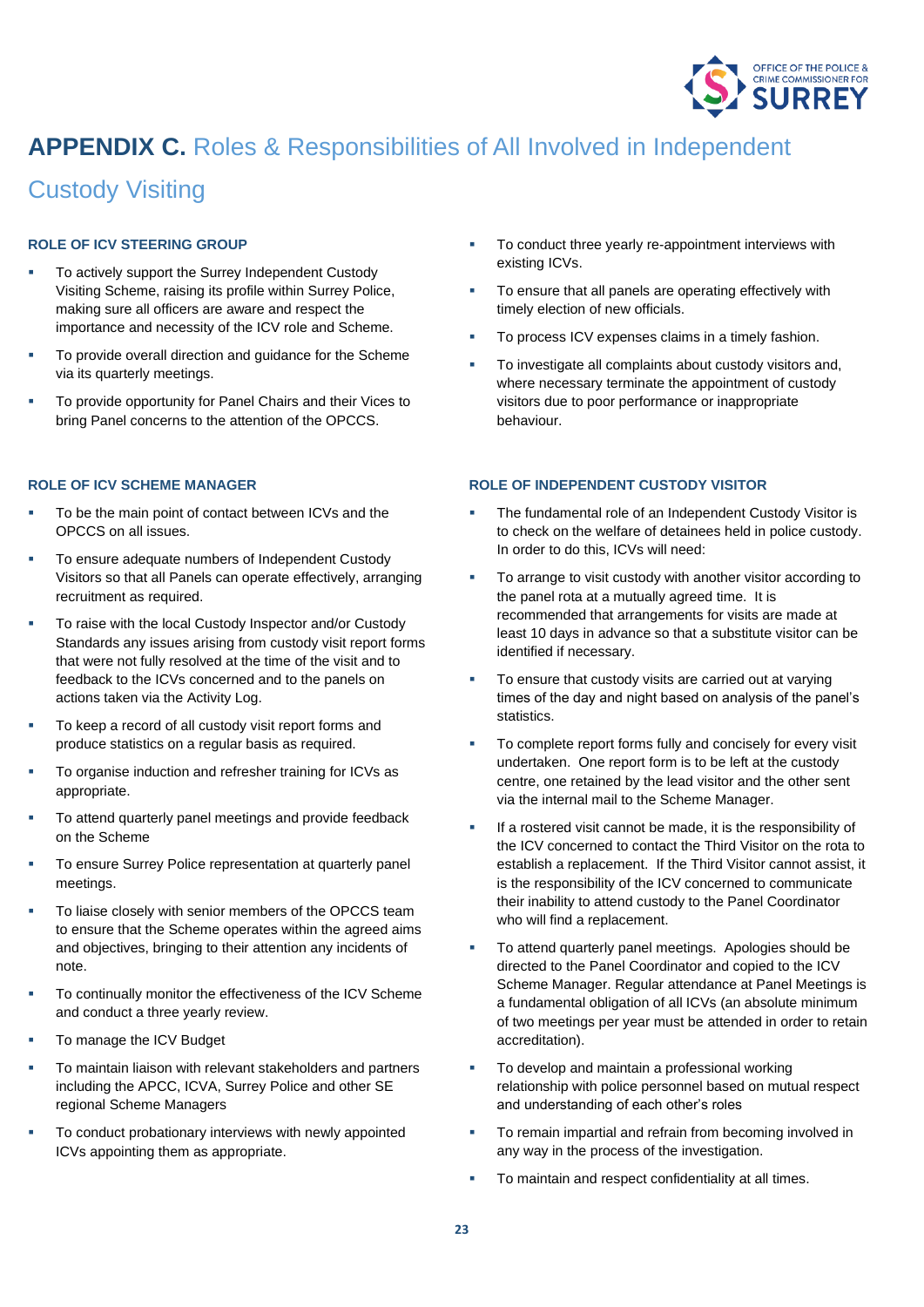

- To immediately declare if a detainee is known to them and to discuss whether or not to proceed with the interview with the other Visitor.
- To attend training sessions as required.
- To submit regular expenses claims, together with receipts where appropriate to the ICV Scheme Manager. These should be submitted no later than 6 months after the expense is incurred.

#### **ROLE OF LEAD VISITOR**

- The Lead Visitor should lead the visit whilst ensuring that their partner is fully involved and engaged in the visit. ICVs should always aim to present themselves and their role professionally both to detainees and to custody staff, the Lead Visitor has overall responsibility for ensuring that this happens and for ensuring that the visit runs smoothly and that successful ICV visit outcomes are achieved.
- No ICV should lead a visit until they have 12 month's experience as a Second Visitor.
- These guidelines give an overview as to the responsibilities of the Lead Visitor:
	- a. Initiate contact with the Second Visitor a minimum of two weeks before the visit is due to take place to arrange day/time. This will allow sufficient time to contact the Third Visitor or make other arrangements in case of difficulty in finding a mutually convenient slot. NB. Earlier contact is of course advisable if the week is looking busy.
	- b. If the visit is Out of Hours (OOH), the OOH Lead Visitor needs to check with Lead Visitor for the normal weekly rota that there is no clash with in arrangements – a minimum of 12 hours should be left between weekly and OOH visit to ensure primarily that there is no confusion for the detainee over the ICV role and purpose.
	- c. If the visit is a Cross Panel one, the Lead Visitor should ensure that the Cross Panel Visitor knows where to park and where to meet them and should ensure that they are comfortable with the layout of the suite before the interviews with detainees commence.
	- d. The Lead Visitor should ring the buzzer and request entry to the suite.
	- e. The Lead Visitor should have the initial contact with the Custody Sergeant to determine all information needed to populate the header boxes on the ICV Report Form – names of staff, total number of staff on duty, number,

gender, vulnerability and PACE category of detainees and custody and cell numbers.

- f. The Lead Visitor should also establish whether there are any particular health and safety risks to the ICVs at the outset of the visit. It is good practice that the Second Visitor should be asked at the end of the initial exchange with custody staff whether they have anything to add ( a chance to establish if anything has been overlooked)
- g. The Lead Visitor has overall responsibility for the Visit Report, ensuring that it is an accurate representation of the visit and issues that have been raised.
- h. The Lead Visitor should lead the debrief with the Lead Sergeant at the end of the visit and hand over the report form.

#### **ROLE OF SECOND VISITOR**

The Second Visitor should play a full and active part in the visit, but should respect the fact that their colleague is leading the visit and not 'take over'. Be particularly mindful of this if you have more experience than your First Visitor partner. Please remember that

disagreement/correction/contradiction in front of custody staff or detainees is unprofessional and reflects poorly on the ICV Scheme. If issues arise, these should be dealt with privately and confidentially; issues can be raised with Panel Chair and Vice and Scheme Manager as appropriate if they cannot be resolved in the visit.

- These guidelines give an overview as to the responsibilities of the Second Visitor:
	- a. Whilst it is the responsibility of the Lead Visitor to initiate visit arrangements, if the Second Visitor knows they are going to be busy that week or needs to make earlier arrangements, they should initiate early contact themselves.
	- b. The Second Visitor should not lead the initial conversation with custody staff but should be prepared to contribute at the end of the discussion if anything has been missed or further information is needed.
	- c. Conversations around dip-sampling should be joint decisions between Lead and Second Visitors.
	- d. The discussion as to who should lead the interviews with detainees should be agreed before entering the cell and the opportunity should be given to the ICV who is not leading the interview to ask further questions should be given before leaving each cell. This is very good practice and ensures that nothing is forgotten or overlooked.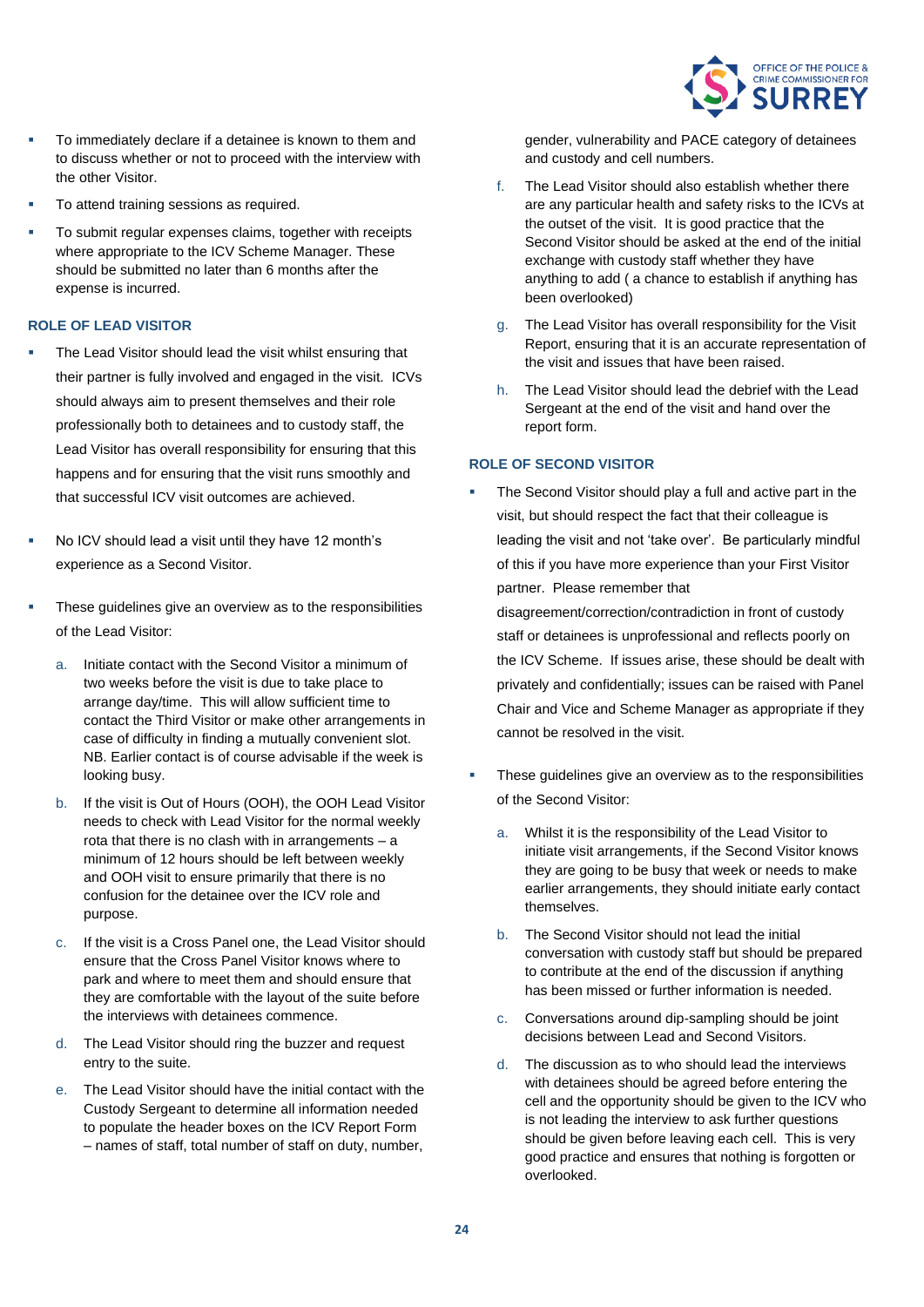

- e. The content of the report should be agreed jointly between the Lead and Second Visitors. Visitors should agree between themselves who will physically write the report.
- f. Either visitor might go back to the Bridge during the writing of the report to clarify issues.

#### **ROLE OF PANEL CHAIR**

- The Chair is nominated bi-annually by the Panel and is required to undertake the following:
	- g. Chairing quarterly panel meetings
	- h. Agreeing the agenda for panel meetings with the ICV Scheme Manager and Panel Coordinator
	- i. Working closely with Panel Vice Chair and Coordinator to ensure smooth operation of Panel and communicating any issues to ICV Scheme Manager in a timely way
	- j. Monitoring panel attendance and dealing with any nonattendance issues in consultation with the Scheme Manager.
	- k. Assisting with the interviewing, recruitment and training of new Scheme members and ensuring smooth integration into the Panel. This may necessitate additional visits for familiarisation purposes.
	- l. Attending quarterly ICV Steering Group meetings at Mount Browne.
	- m. Circulating the Steering Group Aide Memoire to all Panel Members as soon as it is received for discussion at Panel meetings.
	- n. Responding to invitations to speak/attend meetings, e.g. custody staff training, ICVA events, talking to other groups etc

#### **ROLE OF VICE CHAIR**

- The Vice Chair, who is also nominated bi-annually, by the Panel, has the following responsibilities to the Scheme:
	- a. Chairing panel meetings in the absence of the Chair
	- b. Attending the quarterly ICV Steering Group meeting
	- c. Assisting in covering the visit rota when needed
	- d. Acting as Chair designate during the two years of office

#### **ROLE OF THE PANEL COORDINATOR**

- Panel Coordinators are appointed on a more informal basis than the Chairs and Vices and tend to stay in place unless other commitments prevent them from performing this role. In some panels, the duties are split between two panel members, one taking responsibility for the Rota, the other for writing up agendas and minutes of meetings.
- To produce the meeting agenda 10 days in advance of each panel meeting and send it to the Panel Chair and Scheme Manager for agreement. Distributing the agenda to all panel members once agreed by e-mail where possible or otherwise by post (Meeting dates previously agreed and booked by Scheme Manager)
- To attend the panel meeting and take minutes.
- To write up the minutes and send them, within 2 weeks of the panel meeting, to the Scheme Manager and Chair for agreement and subsequently to distribute to all panel members by e-mail where possible or otherwise by post.
- To compile the visiting rota for the panel and send it to all panel members and to the Scheme Manager at least 3 weeks prior to the first week covered on the new rota.
- To identify a replacement visitor should the nominated Third Visitor on the rota not be able to attend custody for any reason.
- To organize observation visits for newly recruited panel members on their probation period and for ICV Link Members as appropriate.
- To ensure that newly recruited panel members are integrated into the visiting rota, gaining experience from visiting with different members of the Panel.

#### **ROLE OF CUSTODY INSPECTOR**

- Become familiar with the Surrey Independent Custody Visiting Scheme, actively supporting it and raising its profile to Custody Staff.
- To ensure that custody officers and staff request to see the identity card of all ICVs upon arrival in the custody area.
- To ensure that all custody staff are aware that ICVs should be admitted immediately to the custody area. Access should only be delayed where the visitors' safety may be at risk or where there is a valid operational reason. A full explanation of any delay should always be given to the visitors.
- To ensure that Lead Sergeants are facilitating the ICV visit optimally, briefing the ICVs on arrival in the suite and making themselves available for the debrief when the ICVs leave the suite.
- To ensure that ICVs are accompanied at all times during the visit, but to ensure that the escorting officer remains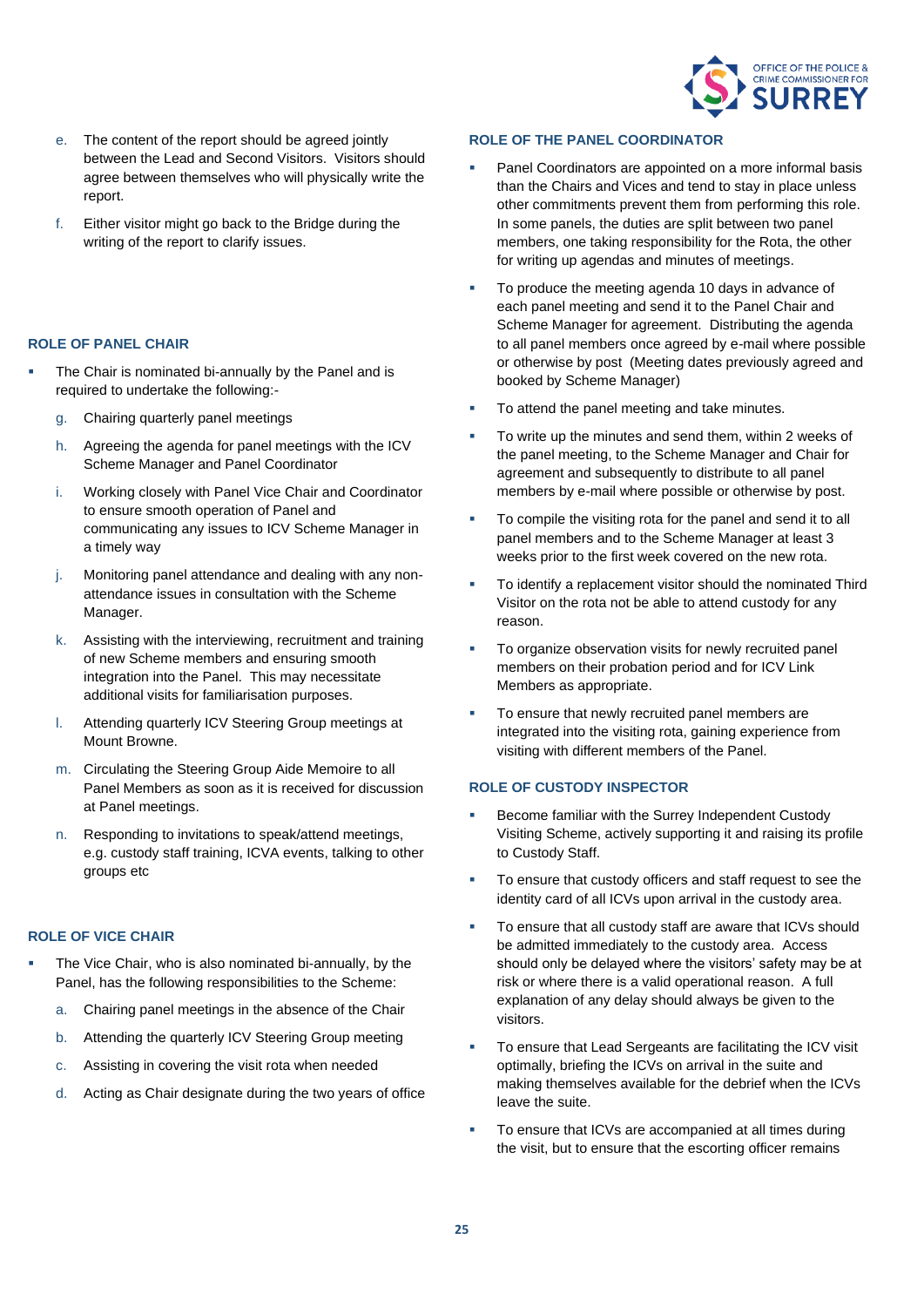

'within sight, but out of hearing' during discussions between the detainee and the ICVs as much as is practicable.

- Monitor visit report forms ensuring that appropriate action is taken.
- Attend local Panel Meetings on a quarterly basis providing background and answers to concerns raised. Attendance at Panel Meetings is only required for the discussion around Review of Visit Reports. After this, the Inspector is able to leave the meeting.
- Commit to providing a timely response to ICV Scheme Manager on written reports that have been requested. These reports will be forwarded to the volunteers and subsequently discussed at Panel Meetings.
- Highlight any concerns or issues in relation to ICV conduct during visits to the ICV Scheme Manager.
- To ensure that ICVs have access to all parts of the custody area, excluding the medical cabinet and the interview rooms if an interview is taking place.
- To resolve any relevant complaints during the ICV visit if possible.
- To ensure that a copy of the ICV Scheme is available at all times at the custody centre, so that it can be referred to by all visitors, officers and staff.
- May request an exceptional ICV visit at times where circumstances dictate this might be operationally advantageous.

#### **ROLE OF CRIMINAL JUSTICE AND CUSTODY DEPARTMENT (CHIEF INSPECTOR)**

- Become familiar with the Surrey Independent Custody Visiting Scheme, actively supporting it and raising its profile within Surrey Police, making sure all officers are aware and respect the importance and necessity of the ICV role and Scheme.
- To regularly liaise with the ICV Scheme Manager on custody-related matters.
- To attend and provide an oral update on custody matters at the quarterly ICV Steering Group Meeting.
- To communicate to all custody inspectors any information relevant to custody issues following agreed actions with ICV Scheme Manager.
- To assist, where appropriate, in the training of Independent Custody Visitors.
- To highlight any concerns or issues in relation to ICV conduct during visits to the ICV Scheme Manager.

#### **CUSTODY STAFF**

- In order to support an effective ICV Scheme within Surrey, staff and officers working within Surrey Police custody facilities will:
	- a. Familiarise themselves with the Surrey ICV Scheme
	- b. Maintain effective working relationships with Independent Custody Visitors
	- c. Have due regard to health and safety issues concerning Independent Custody Visitors at all times whilst carrying out their duties
	- d. Consult ICV Report Forms regularly and consider the issues raised.
	- e. Ensure appropriate representation and attendance of Surrey Police at quarterly ICV Steering Group Meetings.
	- f. Ensure appropriate representation and attendance of Surrey Police at quarterly panel meetings (local Custody Inspector or above).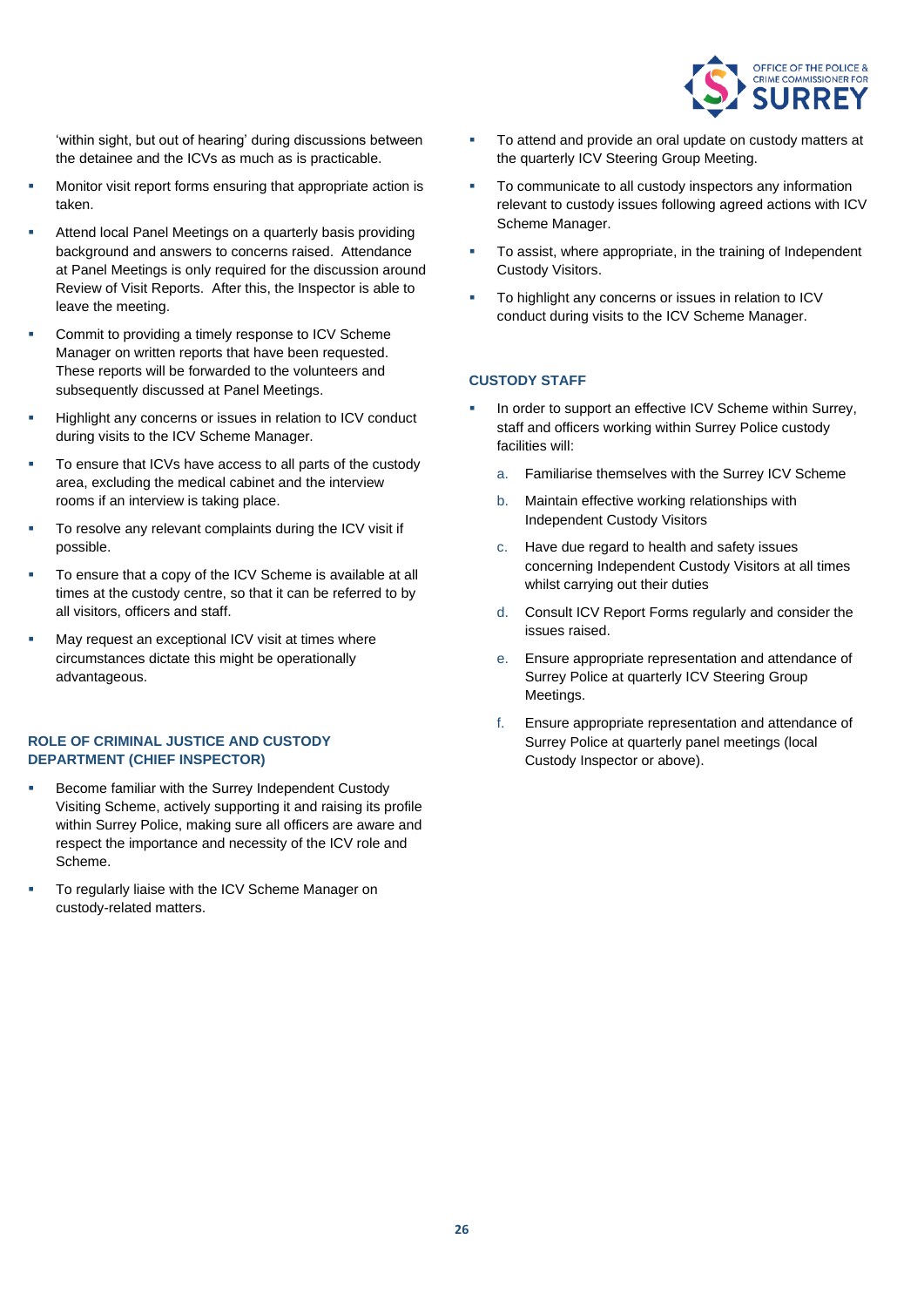

## **APPENDIX D.** Summary of Insurance Cover for Independent Custody

### Visitors

Independent Custody Visitors are covered by both the Surrey Police Public Liability Insurance and Personal Accident Policies when attending custody suites. Visitors should ensure that their motor insurance company is aware if they are using their cars to journey to and from custody centres. This does not normally result in additional premiums but ensures that visitors are covered in the case of an accident.

The Public Liability Insurance Policy provides cover for property damage or injury caused to volunteers as a result of the negligence of Surrey Police. This covers all members of the public on Surrey Police property.

The Personal Accident Policy provides cover for volunteers up to the age of 75 as follows:-

| Category:        | D                                                                                                                                                                                                                                                                |                    |                             |
|------------------|------------------------------------------------------------------------------------------------------------------------------------------------------------------------------------------------------------------------------------------------------------------|--------------------|-----------------------------|
| <b>Insured</b>   | <b>Volunteers of the Insured</b>                                                                                                                                                                                                                                 |                    |                             |
| Persons:         |                                                                                                                                                                                                                                                                  |                    |                             |
| <b>Operative</b> | NSOT02 - Non-employees (See Non Standard Operative Times                                                                                                                                                                                                         |                    |                             |
| Time:            | <b>Section for full definitions)</b>                                                                                                                                                                                                                             |                    |                             |
|                  | <b>Section A:</b><br><b>Personal Accident Cover</b>                                                                                                                                                                                                              |                    |                             |
| <b>Item</b>      |                                                                                                                                                                                                                                                                  | <b>Sum Insured</b> | <b>Max Individual Limit</b> |
|                  | Death                                                                                                                                                                                                                                                            | £150,000           |                             |
| 2                | Loss of one eye or one limb                                                                                                                                                                                                                                      | £150,000           |                             |
| За               | Loss of both eyes or two or more limbs, or loss of one eye and one                                                                                                                                                                                               | £150,000           |                             |
| 3b               | limb                                                                                                                                                                                                                                                             | £150,000           |                             |
| 3c(i)            | Loss of speech                                                                                                                                                                                                                                                   | £150,000           |                             |
| 3c(ii)           | Loss of hearing in both ears                                                                                                                                                                                                                                     | $25%$ of $3c(i)$   |                             |
| 4a               | Loss of hearing in one ear                                                                                                                                                                                                                                       | £150,000           |                             |
| 4b               | <b>Permanent Total Disablement</b>                                                                                                                                                                                                                               | Yes                |                             |
| 5                | <b>Permanent Partial Disablement</b>                                                                                                                                                                                                                             | £150               |                             |
|                  | <b>Temporary Total Disablement</b>                                                                                                                                                                                                                               | per week           |                             |
| 6                | Deferment Period 0 week(s) Benefit Period 104 week(s)                                                                                                                                                                                                            | £75                |                             |
|                  | <b>Temporary Partial Disablement</b>                                                                                                                                                                                                                             | per week           |                             |
|                  | Deferment Period 0 week(s) Benefit Period 104 week(s)                                                                                                                                                                                                            |                    |                             |
| 7                | Medical Expenses incurred in connection with a valid claim under items 1-6 of the Policy not exceeding 15% of the<br>compensation paid under items 1 - 4b or 30% under items 5 and 6 whichever is the greater but subject to a maximum of<br>£15,000 per person. |                    |                             |

Thereafter a sliding scale of cover applicable to visitors up to the age of 85 has been negotiated.

The current policy is in place until 30 September 2015.

Changes in Provision over the Age of 75 as of 30 September 2012

The benefit will be reduced to £100,000 in respect of items 1-3 and £50,000 in respect of items 4a and 4b, and no benefit will be payable in respect of Items 5 and 6, for any Insured Person after expiry of the Period of Insurance during which that Insured Person reaches age 75 to 80.

The benefit will be reduced to £50,000 in respect of items 1-3 and no benefit will be payable in respect of Items 4a, 4b, 5 and 6, for any Insured Person after expiry of the Period of Insurance during which that Insured Person reaches age 80 - 85.

The benefit will be reduced to £15,000 in respect of items 1-3 and no benefit will be payable in respect of Items 4a, 4b, 5 and 6, for any Insured Person after expiry of the Period of Insurance during which that Insured Person reaches age 85.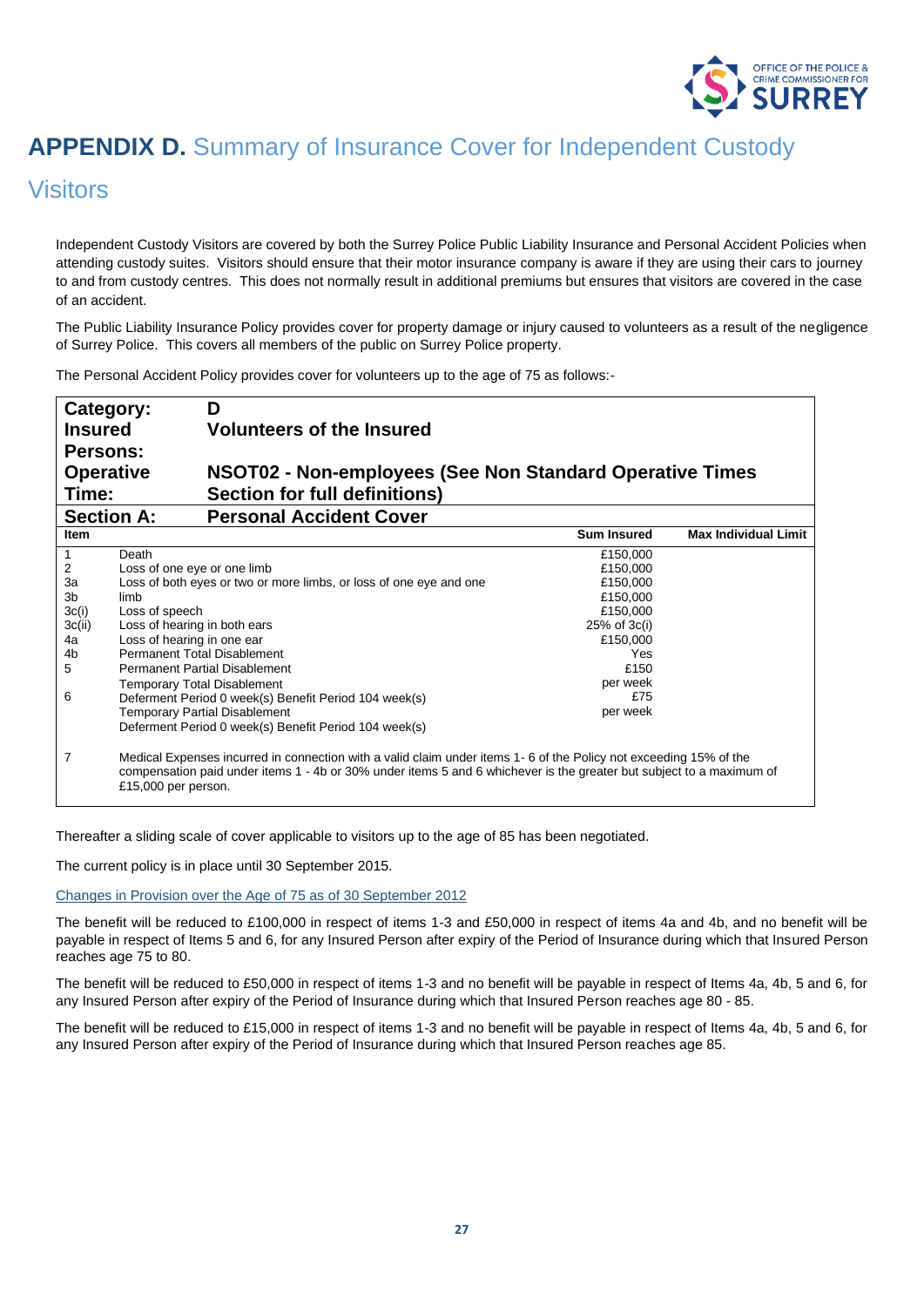

### **APPENDIX E.** Consular Conventions and Mandatory Notification Obligations

The following countries have agreements with the UK whereby if one of their nationals is taken into custody, their Embassy or Consulate will be advised as a matter of course. The detainee has no say in the matter.

For other countries, custody staff will ask the foreign national detainee if they want their Embassy/Consulate advised and act accordingly.

ICVs need to be familiar with this list so that they can check whether this notification has taken place. It will be noted on the custody record. If there is any query, please raise with custody staff and note on the visit report form accordingly.

- Austria
- **Belgium**
- Bosnia and Herzegovina
- **Bulgaria**
- **China**
- Croatia
- Cuba
- **Czech Republic**
- **Denmark**
- **Egypt**
- **France**
- **Germany**
- **Greece**
- **Hungary**
- **Italy**
- **Japan**
- Mexico
- **Mongolia**
- **Netherlands**
- **Norway**
- Poland
- **Romania**
- **Russian Federation**
- Serbia
- Slovakia
- Slovenia
- Spain
- **Sweden**
- **Ukraine**
- **United States of America**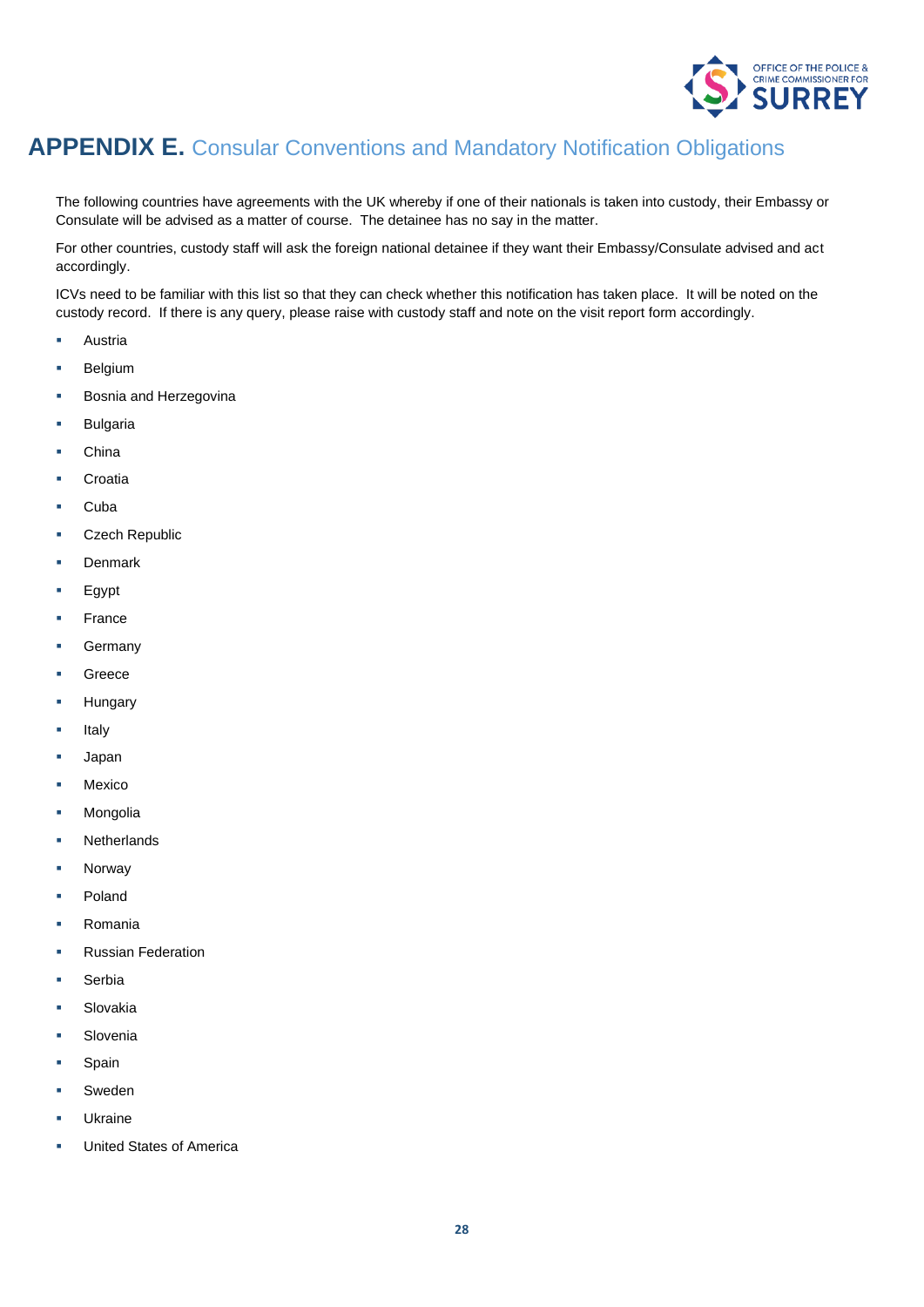

### **APPENDIX F.** Management of Detainees in Surrey Custody Suites - 2015

The following is taken from a briefing note to all custody staff written by Detective Chief Inspector Karen Mizzi in 2015 regarding the management and treatment of detainees in Surrey. It stands true in 2018.

- 1. ISSUING OF BLANKETS & TOILET PAPER DDO RESPONSIBILITY
	- i. Blankets WILL be offered to DP's routinely and not just given upon request. \*\* FOLLOWING RISK ASSESSMENT OF THE INDIVIDUAL DP \*\*
	- ii. Toilet paper will be routinely supplied in the cell ready for the DP to use. Water Soluble toilet paper will be issued to custody suites ASAP. After clearing a cell, the attending Detention Officer will leave some toilet paper sheets within the cell preferably on the back of the toilet pan.
- 2. BOOKING IN OF DETAINEES ARRESTING/ESCORTING OFFICER 7 CUSTODY SERGEAT'S RESPONSIBILITY
	- i. The need for arresting/escorting officers to communicate suspected risks to custody staff and for custody staff to accurately record and respond to these risks during the initial risk assessment process is of paramount importance. Please ensure that where an Arrival sheet has been completed any risks identified must be communicated to the Custody Sgt.
	- ii. The custody staff should ensure communication remains fluid between them and arresting / escorting officers waiting to gain entry to custody, in order to assess and respond to risk and prioritise entry as necessary.
	- iii. Where a Use of Force has been applied to control / restrain the detained person by the Arresting / Escorting officer prior to entering custody, they must communicate this fact to the Custody Sgt; explaining what type of mechanical restraint or Taser was used and whether any injury was caused. This information MUST be recorded on the Niche Custody Record in the Risk Assessment fields at the time of booking into custody.
	- iv. Where use of force is applied whilst the detained person is held in the custody suite, the Custody Sgt must ensure the Custody Risk Assessment is updated to this effect, including the type of restraint used(with or without mechanical restraint) and if any injury resulted.
- 3. REFERRAL TO HCP SERGEANT'S **RESPONSIBILITY**

i. ALL adult DP's should be routinely offered on arrival the option of seeing a HCP and the fact recorded on NICHE (Note this is already covered on the risk assessment

that the authorising custody Sergeant completes). Note: The HCP will prioritise which cases they will see first with preference to DP's who may have medical / mental health issues and require a decision for fitness to detain / interview etc.

- ii. Where a detainee refuses or does not want to see an HCP but concerns have been identified, a visual assessment by a HCP may be appropriate and this must be recorded on the care plan within the custody record.
- iii. Detainees who disclose they are suffering with depression need to be assessed carefully throughout their time in custody particularly when it is a diagnosed condition that is medicated with regular reviews of the DP's care plan to ensure their welfare is monitored.
- iv. Not every detainee with diagnosed depression will require initial intervention from a Healthcare Professional depending on their history, up to date medication regime, and demeanour when first presented to custody.
- v. This will be a decision for the Custody Officer to determine and note the reason for non-referral, being mindful of changing circumstances during the custody process and the potential or need for referral at any time during detention.
- vi. Where an HCP advises a high level of care for a DP they should stipulate the time period the care regime should be in place, including any advice about reducing the level and recorded in NICHE custody record. If this is unclear the Custody Officer should re-refer the detainee back to the HCP before reducing the level as set out in the care plan.
- vii. The opportunity for independent (Inspector) review officers to consider the current state and demeanour of the DP against the appropriateness of the current Care Plan should be taken every time a S40 Reviews of Detention is conducted.
- 4. FEMININE HYGIENE PACKS DDO RESPONSIBILITY IN CONJUNCTION WITH SERGEANTS RISK ASSESSMENT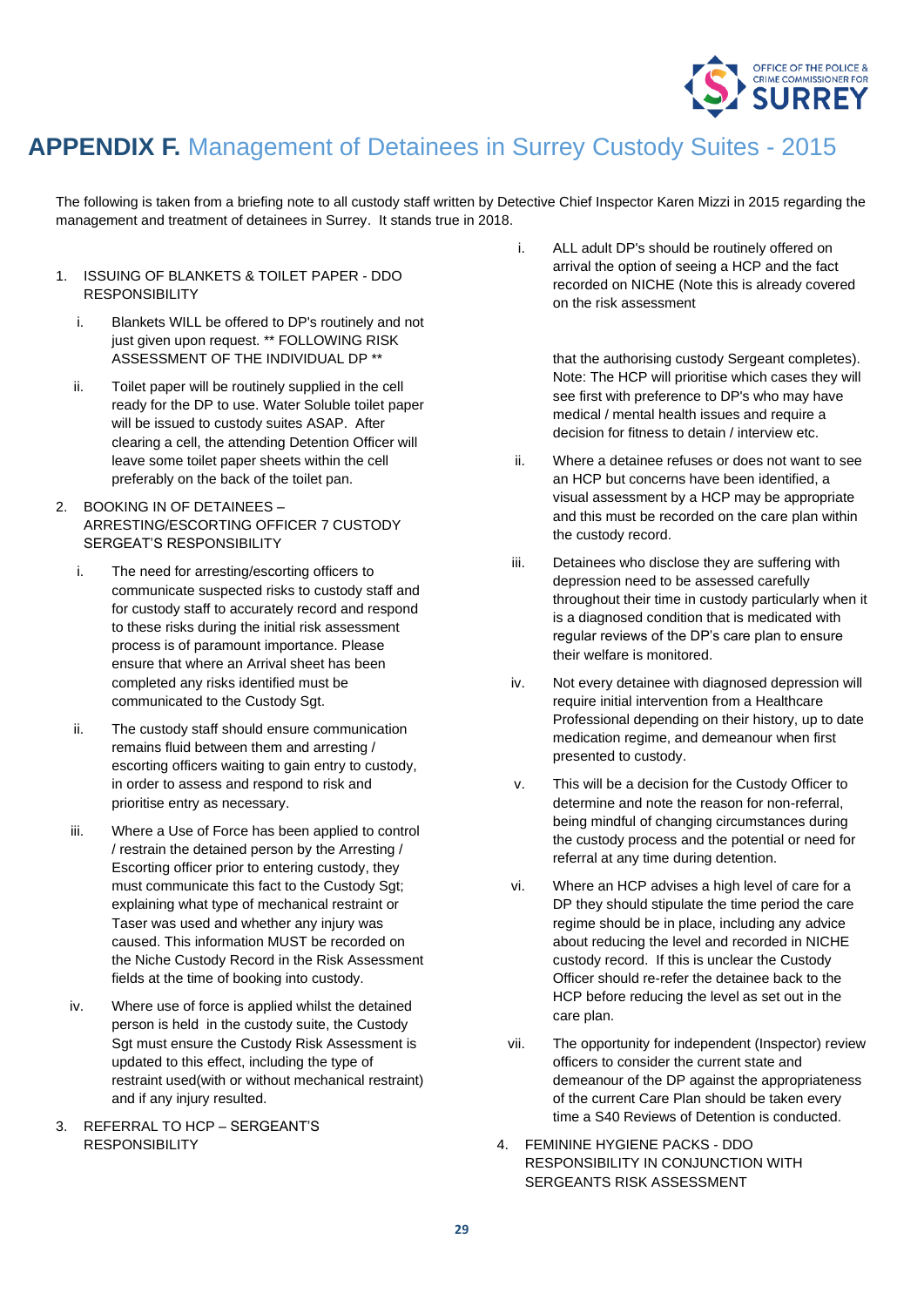

- i. Female DP's will be routinely offered a feminine hygiene pack. This can be done when the DP is placed into the cell.
- ii. All Female DP's will be asked additional questions through the Dignity Questionnaire.
- 5. CHILDREN & YOUNG PEOPLE SERGEANT'S RESPONSIBILITY
	- i. ALL juvenile DP's will be routinely referred to see the HCP for FFD / FFI. This is MANDATORY due to their specific vulnerability as a child and regardless of whether or not they have a medical need to see one.
	- ii. All female detainees under 16 must have a named female DDO for the duration of their time in custody. Please ensure the details (including transfer at shift handover) are recorded in the custody record. Where there is no female DDO available the Custody officer must consider either transferring the DP to another suite where one is available or requesting that a female DDO moves to the relevant suite to manage the care of the DP.
- 6. SAFEGUARDING CHILDREN UNDER 18 SGT'S / DDO'S RESPONSIBILITY
	- i. All children aged 17 years and under will be provided with an Appropriate Adult. Where the child / young person's parent / guardian are unavailable or have refused to attend, the Surrey Appropriate Adult Volunteer Service will be contacted to attend and support the detainee throughout the process.
	- ii. Rights & Entitlements will be offered to the child or young person (even if the AA is not available) at the point of booking in; the Custody Sgt will ensure that is repeated when the AA is present. If the custody Sgt has any concerns about the child's ability to understand this process the Sgt may ask the AA to speak to the child / Young Person over the phone and / or require the AA to attend the custody suite asap to ensure the welfare & rights of the child are met (irrespective as to whether the OIC is ready to interview the child / young person).SAAVS have a protocol with Surrey Police that provides a 1 x hour call-out.
	- iii. If a child in custody discloses information that may cause a concern about their welfare or health that suggests they may be at risk of significant harm then the member of staff MUST report the matter to the custody Sgt. The custody Sgt will then liaise with the OIC and / or the MASH / EDT, to ensure any concerns are referred to the appropriate authority (SIU/ Children's services). The information should be recorded via a 39/24 - Child coming to notice form.

*Note: Significant Harm could include physical / sexual abuse, neglect, exposure, including Child Sexual Exploitation i.e. prostitution, grooming etc. It is everyone's responsibility to ensure children are safeguarded from harm.*

- 7. DETAINEES WITH HEARING IMPAIRMENT SGT / DDO RESPONSIBILITY
	- iii. Please notify the DP that the custody suite has hearing loop equipment installed and inform them to switch their hearing aid to the appropriate frequency.
- 8. IMMIGRATION ADVICE DDO & SGTS **RESPONSIBILITY** 
	- i. DP's requiring Immigration advice should be referred to the Legal Services Commission's Immigration advice line.
	- ii. Foreign Nationals (where applicable) must be offered the right to have their High Commission, Embassy or Consulate notified of their detention.
- 9. TRANSGENDERED DETAINEES SGT / DDO **RESPONSIBILITY** 
	- i. Transgendered detainees are to be given a choice as to whether they want the searching officer to be male or female

#### 10. DETAINEES RETURNING FROM HOSPITAL

- i. All DP's returning from hospital should have a medical note from the hospital explaining what medication (if any) or care regime should be put in place. This information should be under cover and brought to the attention of the HCP upon the DP's return to enable the HCP to then assess the DP for FFD / FFI and in liaison with the Custody Sgt and amend the Care Plan where necessary.
- 11. EXERCISE YARD DDO'S TO OFFER ON VISITS AS APPROPRIATE
	- ii. DP's who are held overnight or for long periods should routinely be offered the use of the outside exercise yard and not just upon request.

*(It is recognised that staffing levels / risk / workload within the suite may impact on our ability to facilitate this immediately; therefore it is important that the rationale is recorded on the DP's detention log and visits allowed when workload allows).*

#### 12. ACCESS TO RELIGIOUS MATERIAL

i. All three suites cells / corridors should have mecca signs now marked on the ceiling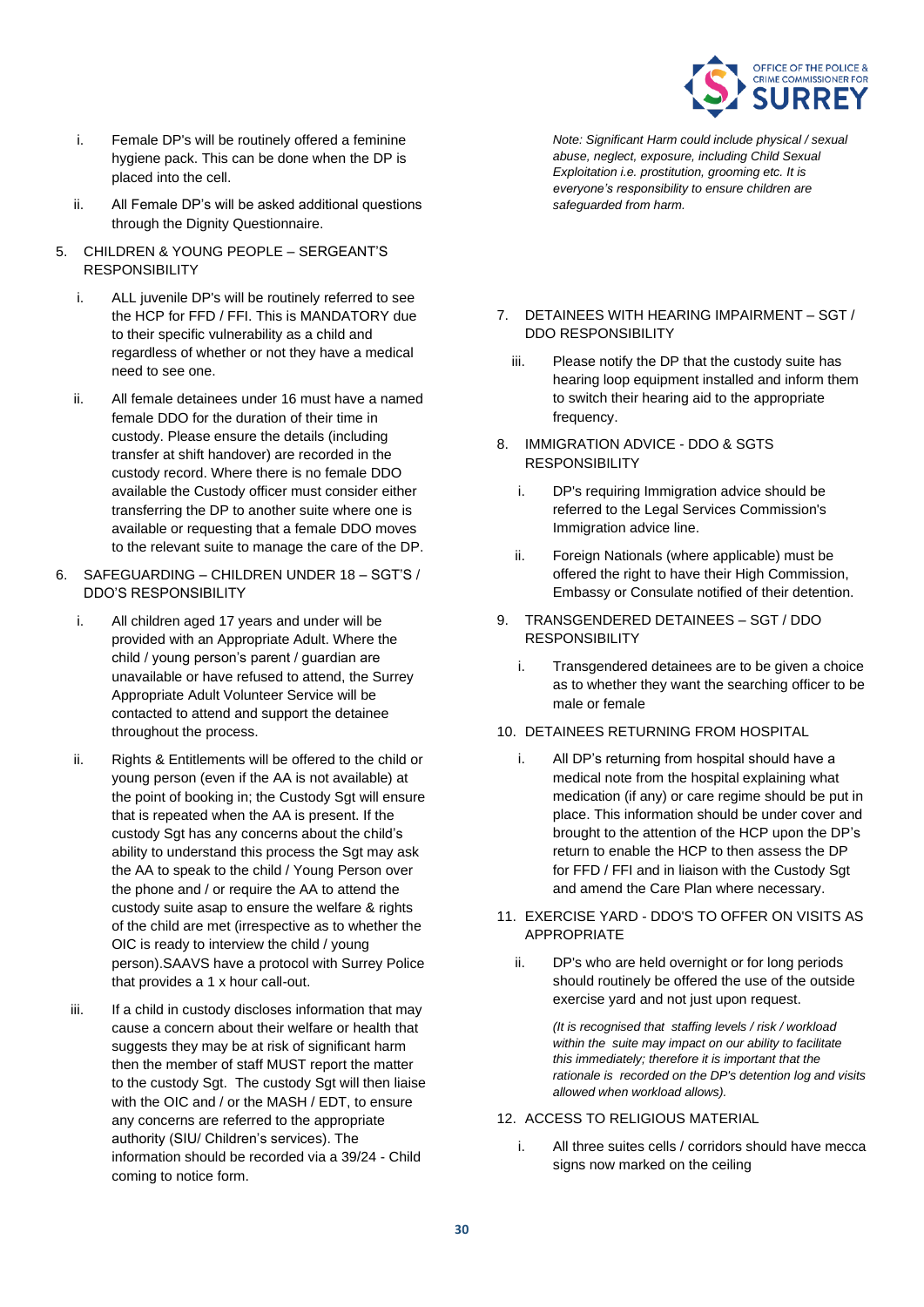

- ii. Each suite has new copies of the Holy Bible, the Torah the Koran & prayer mats etc. Please treat these articles with respect. They will be stored in boxes at each suite and issued as and when required and returned to the boxes.
- 13. RIGHTS RELATING TO TREATMENT COMPLAINT AGAINST POLICE
	- i. Detainees should be able to make a complaint about their care and treatment (Code H PACE) before they leave custody. The Custody Sgt will bring such matters to the attention of the Custody Inspector (when working) or Duty Inspector (who is not involved in the investigation) & (subject to operational commitments) they will attend and meet with the detainee.
	- ii. The Detainee will be provided with the complaints leaflet and the matter recorded on the Complaints against Police form and submitted to PSD. In addition to the fact that the DP has made a complaint will be recorded on the custody record and any CCTV footage (if applicable) secured. (Note: a procedure setting out the process for a complaint raised by detainees in custody is currently out for consultation but in essence the complaint should be dealt with prior to the DP leaving the suite unless it will unnecessarily delay their release from custody).
	- iii. Posters will shortly be placed in the four suites informing DP's of their right to make a complaint and the role of the IPCC.